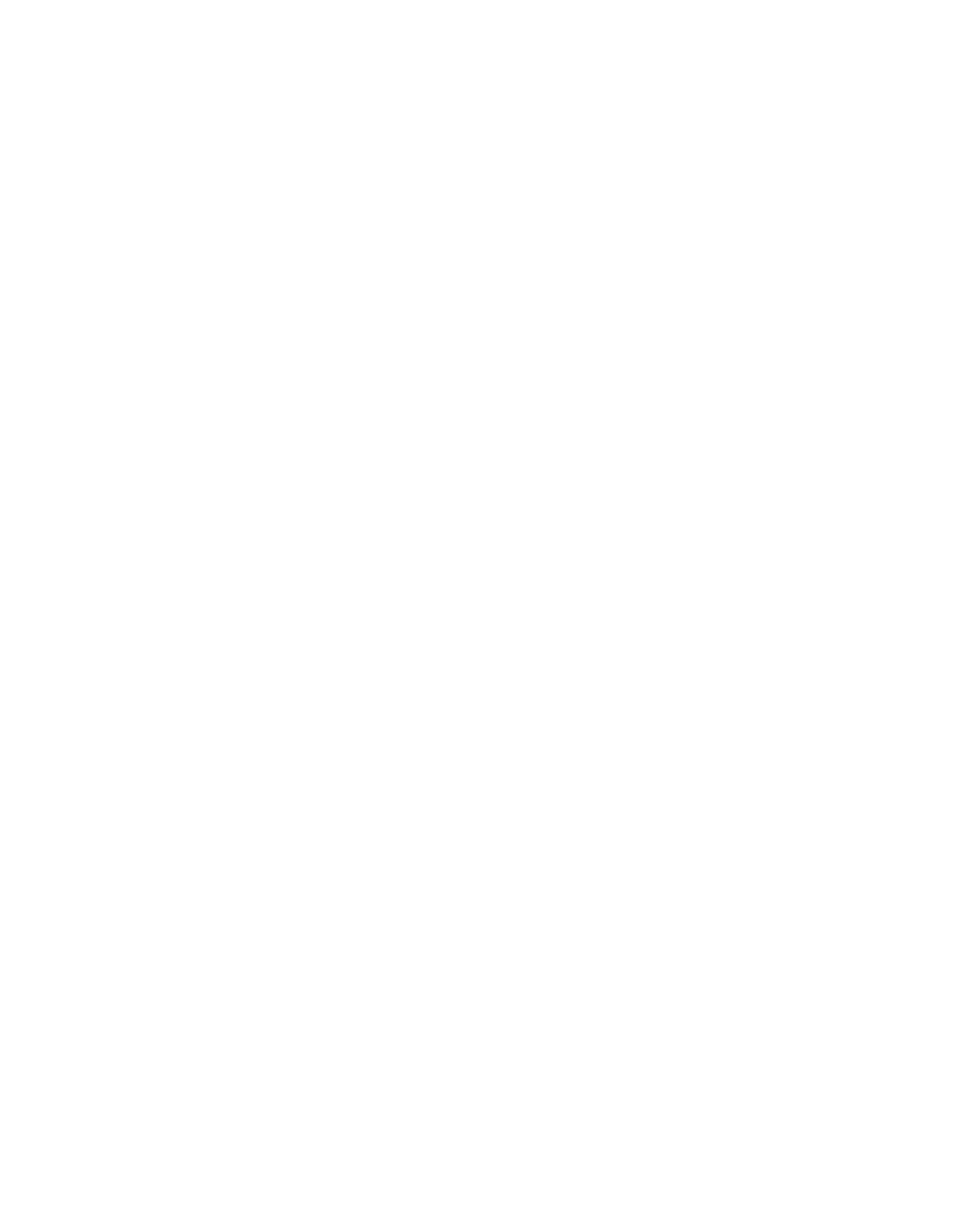#### **Scoring Summary(Final) SOUTH WARREN VS. FREDERICK DOUGLASS (12/4/2021 at Lexington, Ky.)**



SOUTH WARREN (14-1) vs. FREDERICK DOUGLASS (13-2) Date: 12/4/2021 • Site: Lexington, Ky. • Stadium: Kroger Field Attendance: 6502

| <b>Score by Quarters</b>  |                |  |    | Total |
|---------------------------|----------------|--|----|-------|
| <b>SOUTH WARREN</b>       | $\overline{A}$ |  | 14 | 38    |
| <b>FREDERICK DOUGLASS</b> |                |  | 14 | 26    |

| Qtr | Time  | <b>Scoring Play</b>                                                                              | V-H       |
|-----|-------|--------------------------------------------------------------------------------------------------|-----------|
| 1st | 06:47 | SWARREN - E DERVISEVIC 22 yd FG 12-61 5:13                                                       | $3-0$     |
| 1st | 04:15 | DOUGLASS - TJ HORTON 9 yd TD RUSH 8-80 2:40                                                      | $3-6$     |
| 1st | 01:24 | SWARREN - LUKE BURTON 49 yd TD PASS from CADEN VELTKAMP (KICK by E DERVISEVIC), 6-<br>80 2:51    | $10-6$    |
| 2nd | 04:38 | SWARREN - TYLER SNELL 21 yd TD PASS from CADEN VELTKAMP (KICK by E DERVISEVIC), 9-<br>96 5:31    | $17-6$    |
| 2nd | 03:47 | DOUGLASS - DANE KEY 73 yd TD PASS from SAMUEL CORNETT (PAT RUSH attempt failed), 2-74<br>0:45    | $17 - 12$ |
| 3rd | 05:38 | SWARREN - LUKE BURTON 1 yd TD RUSH (KICK by E DERVISEVIC), 9-45 4:53                             | $24 - 12$ |
| 4th | 07:01 | DOUGLASS - DANE KEY 5 yd TD PASS from SAMUEL CORNETT (KICK by COOPER RANVIER),<br>7-68 2:26      | 24-19     |
| 4th | 02:09 | SWARREN - TYLER SNELL 31 yd TD PASS from CADEN VELTKAMP (PASS by LUKE BURTON), 8-<br>80 4:51     | $32 - 19$ |
| 4th | 01:48 | DOUGLASS - CAMERON DUNN 27 yd TD PASS from SAMUEL CORNETT (KICK by COOPER<br>RANVIER), 2-80 0:21 | $32 - 26$ |
| 4th | 00:20 | SWARREN - LUKE BURTON 24 yd TD RUSH (PAT KICK attempt failed), 5-52 1:26                         | 38-26     |
|     |       | Kickoff time: 4:00 pm • End of Game: 6:33 pm • Total elapsed time: 2:33                          |           |

Officials: Referee: Toby Durham; Umpire: Phil Burchfield; Linesman: Chad Hall; Line judge: Joe Billman; Back judge: Troy Shively; Field judge: aul Buckley;

Side judge: Joe Coldiron; Center judge: ;

Temperature: 54 • Wind: NNE@6mph • Weather: Sunny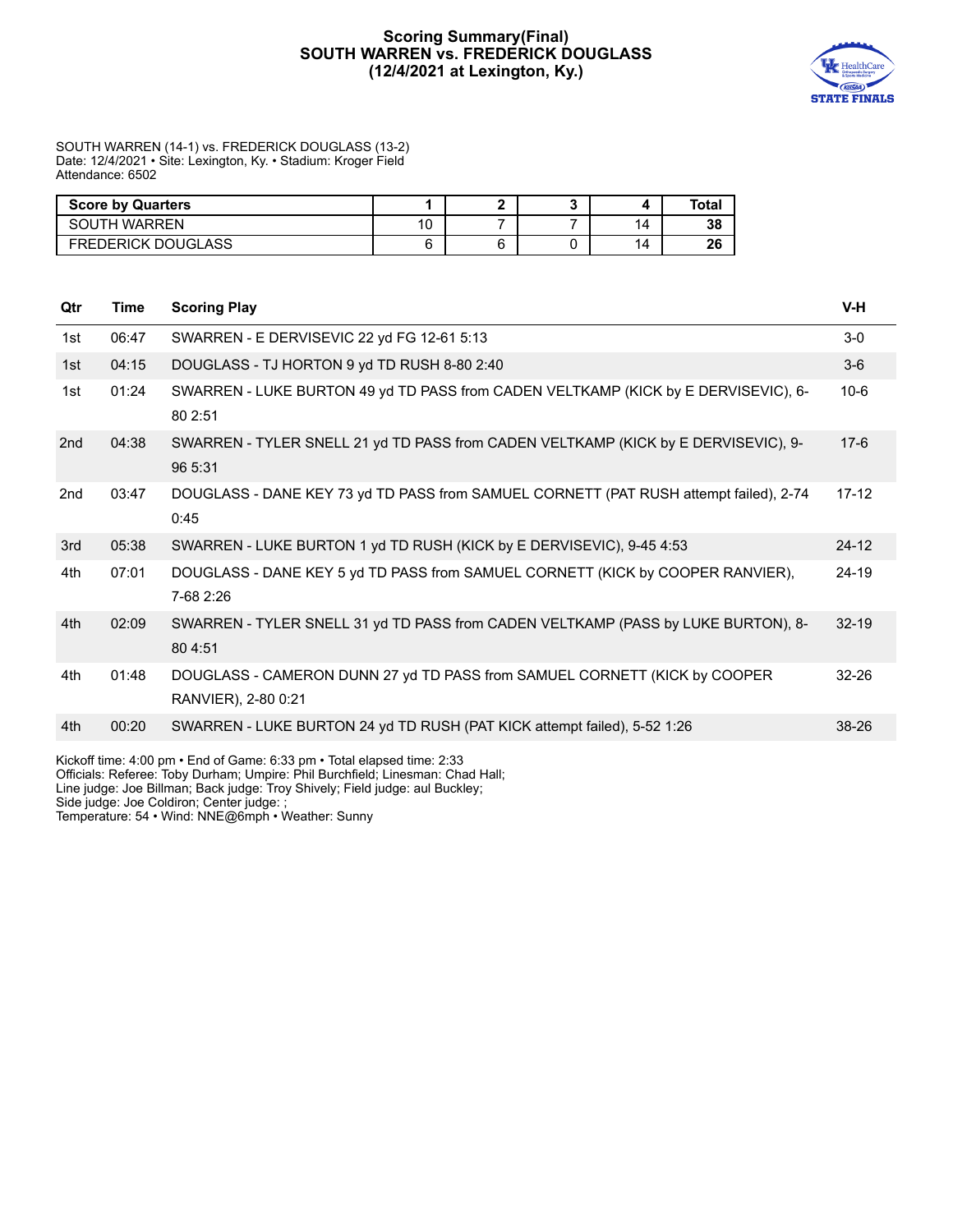#### **Team Statistics(Final) SOUTH WARREN vs. FREDERICK DOUGLASS (12/4/2021 at Lexington, Ky.)**



|                                  | <b>SWARREN</b> | <b>DOUGLASS</b> |
|----------------------------------|----------------|-----------------|
| <b>FIRST DOWNS</b>               | 18             | 13              |
| Rushing                          | $\overline{7}$ | $\overline{c}$  |
| Passing                          | 9              | 9               |
| Penalty                          | $\overline{2}$ | $\sqrt{2}$      |
| <b>NET YARDS RUSHING</b>         | 130            | 46              |
| <b>Rushing Attempts</b>          | 40             | 19              |
| Average Per Rush                 | 3.3            | 2.4             |
| <b>Rushing Touchdowns</b>        | $\overline{2}$ | $\mathbf{1}$    |
| Yards Gained Rushing             | 166            | 63              |
| Yards Lost Rushing               | 36             | 17              |
| <b>NET YARDS PASSING</b>         | 295            | 284             |
| Completions-Attempts-Int         | $19-24-0$      | $14 - 28 - 1$   |
| Average Per Attempt              | 12.3           | 10.1            |
| Average Per Completion           | 15.5           | 20.3            |
| Passing Touchdowns               | 3              | 3               |
| <b>TOTAL OFFENSIVE YARDS</b>     | 425            | 330             |
| Total offensive plays            | 64             | 47              |
| Average Gain Per Play            | 6.6            | 7.0             |
| Fumbles: Number-Lost             | 4-1            | $2 - 1$         |
| Penalties: Number-Yards          | 8-136          | $4 - 45$        |
| <b>PUNTS-YARDS</b>               | $2 - 46$       | $3 - 88$        |
| Average Yards Per Punt           | 23.0           | 29.3            |
| Net Yards Per Punt               | 20.5           | 29.3            |
| Inside 20                        | $\mathbf 0$    | $\mathbf{1}$    |
| 50+ Yards                        | 0              | 0               |
| <b>Touchbacks</b>                | $\mathbf 0$    | $\pmb{0}$       |
| Fair catch                       | 0              | $\mathbf 0$     |
| <b>KICKOFFS-YARDS</b>            | 7-388          | 4-231           |
| Average Yards Per Kickoff        | 55.4           | 57.8            |
| Net Yards Per Kickoff            | 47.7           | 40.8            |
| Touchbacks                       | $\overline{4}$ | 2               |
| Punt returns: Number-Yards-TD    | $0 - 0 - 0$    | $1 - 5 - 0$     |
| Average Per Return               | $\Omega$       | 5               |
| Kickoff returns: Number-Yards-TD | $2 - 54 - 0$   | $3 - 68 - 0$    |
| Average Per Return               | 27             | 22.7            |
| Interceptions: Number-Yards-TD   | $1 - 0 - 0$    | $0 - 0 - 0$     |
| Fumble Returns: Number-Yards     | $1 - 0$        | $1 - 13$        |
| <b>Miscellaneous Yards</b>       | 0              | 0               |
| Possession Time                  | 32:38          | 15:22           |
| 1st Quarter                      | 08:20          | 03:40           |
| 2nd Quarter                      | 07:59          | 04:01           |
| 3rd Quarter                      | 07:26          | 04:34           |
| 4th Quarter                      | 08:53          | 03:07           |
| <b>Third-Down Conversions</b>    | 8 of 16        | $2$ of $8$      |
| Fourth-Down Conversions          | $2$ of $3$     | $1$ of $3$      |
| <b>Red Zone Scores-Chances</b>   | 3 of 3         | 2 of 2          |
| Touchdowns                       | 2              | 2               |
| <b>Field Goals</b>               | 1 of 1         | $0$ of $0$      |
| Sacks By: Number-Yards           | $0-0$          | $1 - 16$        |
| <b>PAT Kicks</b>                 | $3 - 4$        | $2 - 3$         |
| <b>Field Goals</b>               | 1 of 1         | of              |
| Points off turnovers             | 0              | 0               |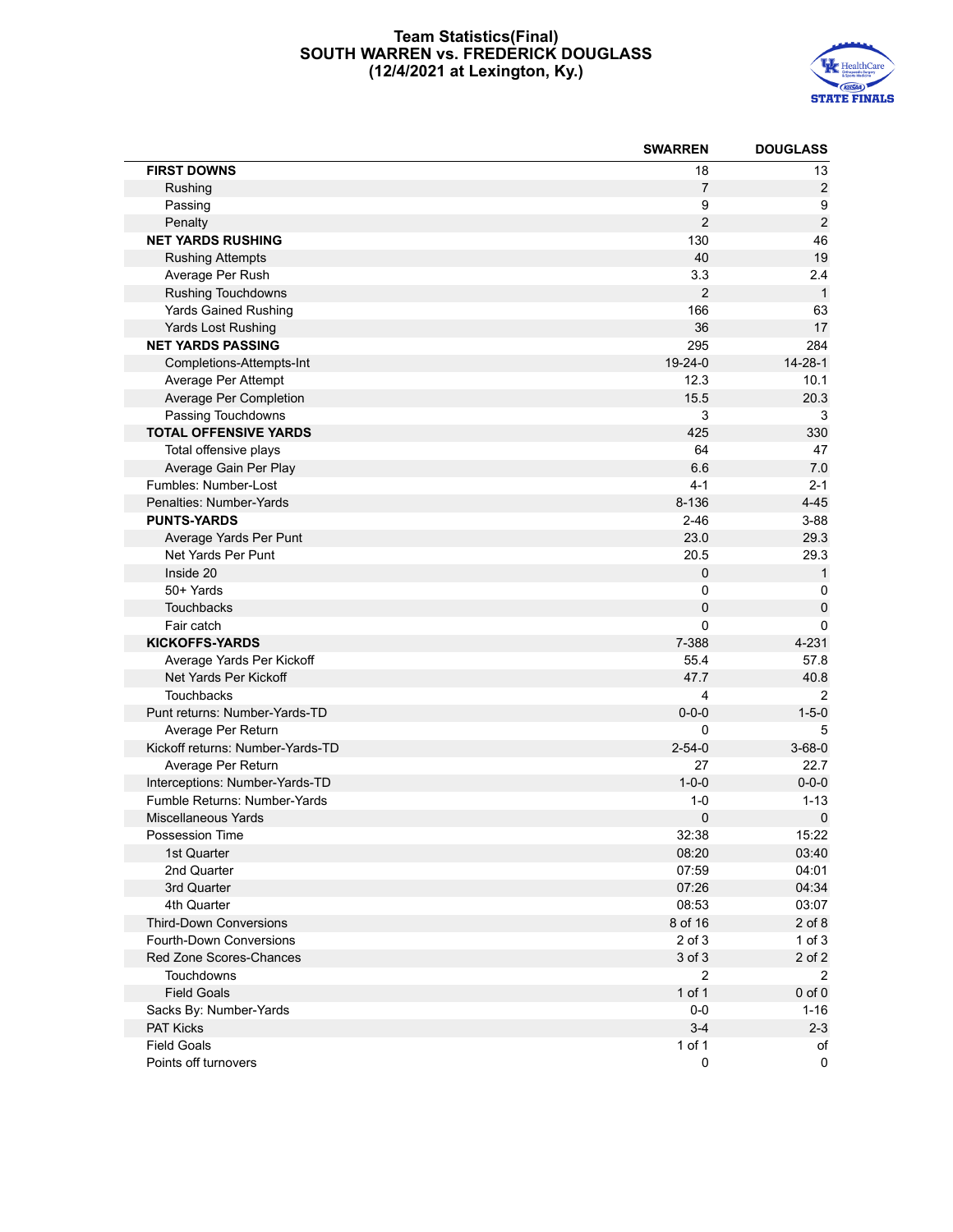#### **Individual Statistics(Final) SOUTH WARREN vs. FREDERICK DOUGLASS (12/4/2021 at Lexington, Ky.)**



| <b>Rushing</b>        |    |      | No.            | Gain           | Loss        | <b>Net</b>     | TD             | Lg               | Avg              |
|-----------------------|----|------|----------------|----------------|-------------|----------------|----------------|------------------|------------------|
| <b>LUKE BURTON</b>    |    |      | 12             | 79             | 0           | 79             | 2              | 24               | 6.6              |
| <b>KOBE MARTIN</b>    |    |      | 20             | 62             | 14          | 48             | 0              | 16               | 2.4              |
| <b>AVRIN BELL</b>     |    |      | 1              | 7              | 0           | 7              | 0              | 7                | 7                |
| <b>E DERVISEVIC</b>   |    |      | 1              | 2              | 0           | 2              | 0              | 2                | 2                |
| <b>CADEN VELTKAMP</b> |    |      | 5              | 16             | 16          | 0              | 0              | 9                | 0                |
| TEAM                  |    |      | 1              | 0              | 6           | -6             | 0              | 0                | -6               |
| <b>Totals</b>         |    |      | 40             | 166            | 36          | 130            | $\overline{2}$ | 24               | $\overline{3.3}$ |
| Passing               |    |      |                | C-A-I          | Yds         | TD             | Long           |                  | Sack             |
| <b>CADEN VELTKAMP</b> |    |      |                | $19-24-0$      | 295         | 3              |                | 56               | $\mathbf 1$      |
| Totals                |    |      |                | $19 - 24 - 0$  | 295         | 3              |                | 56               | 1                |
| Receiving             |    |      | No.            |                | Yards       | TD             |                | Long             | <b>Tgt</b>       |
| <b>AVRIN BELL</b>     |    |      | 5              |                | 95          | 0              |                | 56               | 8                |
| <b>KOBE MARTIN</b>    |    |      | 5              |                | 34          | 0              |                | 26               | 5                |
| <b>TYLER SNELL</b>    |    |      | 3              |                | 87          | $\overline{2}$ |                | 35               | 4                |
| <b>LUKE BURTON</b>    |    |      | $\overline{c}$ |                | 50          | 1              |                | 49               | 2                |
| <b>M WILLINGHAM</b>   |    |      | $\overline{c}$ |                | 19          | 0              |                | 15               | 2                |
| <b>C CONYERS</b>      |    |      | 1              |                | 5           | 0              |                | 5                | 1                |
| <b>KEEGAN MILBY</b>   |    |      | 1              |                | 5           | 0              |                | 5                | 1                |
| <b>Totals</b>         |    |      | 19             |                | 295         | 3              |                | 56               | 24               |
| Punting               |    | No.  |                | Yds            | Avg         | Long           |                | In20             | TВ               |
| <b>E DERVISEVIC</b>   |    |      | 2              | 46             | 23.0        |                | 33             | 0                | 0                |
| <b>Totals</b>         |    |      | 2              | 46             | 23.0        |                | 33             | 0                | 0                |
|                       |    | Punt |                |                | Kickoff     |                |                | <b>Intercept</b> |                  |
| <b>Returns</b>        | No | Yds  | Lg             | No             | Yds         | Lg             | No             | Yds              | Lg               |
| <b>C CONYERS</b>      | 0  | 0    | 0              | 2              | 54          | 28             | 0              |                  | 0<br>0           |
| AVRIN BELL            | 0  | 0    | 0              | 0              | 0           | 0              | 1              |                  | 0<br>0           |
| <b>Totals</b>         | 0  | 0    | 0              | $\overline{2}$ | 54          | 28             | $\overline{1}$ |                  | 0<br>0           |
|                       |    |      |                |                |             |                |                |                  |                  |
| <b>Field goals</b>    |    | Qtr  |                | <b>Time</b>    | <b>Dist</b> |                |                | <b>Result</b>    |                  |
| E DERVISEVIC          |    | 1st  |                | 06:47          | 22 yards    |                |                | good             |                  |
| <b>Kickoffs</b>       |    | No.  |                | Yards          |             | Avg            |                | ΤВ               | ОВ               |
| E DERVISEVIC          |    | 7    |                | 388 yards      |             | 55.4           | 4              |                  | 0                |
| All-purpose           |    |      | Run            | Rcv            | KR          | <b>PR</b>      | <b>IR</b>      |                  | Total            |
| <b>LUKE BURTON</b>    |    |      | 79             |                | 50          | 0<br>0         |                | 0                | 129              |
| <b>AVRIN BELL</b>     |    |      | 7              |                | 95          | 0<br>0         |                | 0                | 102              |
| <b>TYLER SNELL</b>    |    |      | 0              |                | 87          | 0<br>0         |                | 0                | 87               |
| <b>KOBE MARTIN</b>    |    |      | 48             |                | 34          | 0              | 0              | 0                | 82               |

#### **SOUTH WARREN FREDERICK DOUGLASS**

| <b>Rushing</b>        |    |      | No. | Gain                  | Loss           | <b>Net</b>     | TD     | Lg        | Avg         |
|-----------------------|----|------|-----|-----------------------|----------------|----------------|--------|-----------|-------------|
| <b>TJ HORTON</b>      |    |      | 11  | 55                    | 12             | 43             | 1      | 22        | 3.9         |
| SAMUEL CORNETT        |    |      | 2   | 5                     | 0              | 5              | 0      | 3         | 2.5         |
| TY BRYANT             |    |      | 1   | 1                     | 0              | 1              | 0      | 1         | 1           |
| <b>DAVAUN HART</b>    |    |      | 3   | 2                     | 2              | 0              | 0      | 2         | 0           |
| <b>TEAM</b>           |    |      | 1   | 0                     | 1              | $-1$           | 0      | 0         | -1          |
| <b>ISAIAH KENNEDY</b> |    |      | 1   | 0                     | 2              | $-2$           | 0      | 0         | -2          |
| Totals                |    |      | 19  | 63                    | 17             | 46             | 1      | 22        | 2.4         |
| Passing               |    |      |     | C-A-I                 | Yds            | TD             | Long   |           | <b>Sack</b> |
| <b>SAMUEL CORNETT</b> |    |      |     | $\overline{1}$ 3-26-1 | 274            | 3              |        | 73        | 0           |
| TJ HORTON             |    |      |     | $1 - 1 - 0$           | 10             | 0              |        | 10        | 0           |
| TEAM                  |    |      |     | $0 - 1 - 0$           | 0              | 0              |        | 0         | 0           |
| <b>Totals</b>         |    |      |     | $14 - 28 - 1$         | 284            | 3              |        | 73        | 0           |
| Receiving             |    |      |     | No.                   | Yards          | TD             |        | Long      | Tgt         |
| <b>DANE KEY</b>       |    |      |     | 5                     | 155            | $\overline{2}$ |        | 73        | 11          |
| <b>CAMERON DUNN</b>   |    |      |     | 4                     | 74             | 1              |        | 47        | 6           |
| <b>TYLON WEBB</b>     |    |      |     | 2                     | 21             | 0              |        | 23        | 4           |
| JAKARI COWHERD        |    |      |     | 1                     | 24             | 0              |        | 24        | 1           |
| <b>DAVAUN HART</b>    |    |      |     | 1                     | 7              | 0              |        | 7         | 2           |
| TJ HORTON             |    |      |     | 1                     | 3              | 0              |        | 3         | 2           |
| <b>Totals</b>         |    |      |     | 14                    | 284            | 3              |        | 73        | 26          |
|                       |    |      |     |                       |                |                |        |           |             |
| <b>Punting</b>        |    |      | No. | Yds                   | Avg            | Long           |        | In20      | ΤВ          |
| <b>ISAIAH KENNEDY</b> |    |      | 3   | 88                    | 29.3           |                | 33     | 1         | 0           |
| Totals                |    |      | 3   | 88                    | 29.3           |                | 33     | 1         | 0           |
|                       |    | Punt |     |                       | <b>Kickoff</b> |                |        | Intercept |             |
| <b>Returns</b>        | No | Yds  | Lg  | No                    | Yds            | Lg             | No     | Yds       | Lg          |
| <b>DANE KEY</b>       | 1  | 5    | 5   | 0                     | 0              | 0              | 0      |           | 0<br>0      |
| TY BRYANT             | 0  | 0    | 0   | $\overline{2}$        | 53             | 35             | 0      |           | 0<br>0      |
| TJ HORTON             | 0  | 0    | 0   | 1                     | 15             | 15             | 0      |           | 0<br>0      |
| <b>Totals</b>         | 1  | 5    | 5   | $\overline{3}$        | 68             | 35             | 0      |           | 0<br>0      |
| Field goals           |    | Qtr  |     | Time                  | <b>Dist</b>    |                | Result |           |             |
|                       |    |      |     |                       |                |                |        |           |             |
| <b>Kickoffs</b>       |    |      | No. | Yards                 |                | Avg            |        | ΤВ        | OВ          |
| <b>COOPER RANVIER</b> |    |      | 4   |                       | 231 yards      | 57.8           |        | 2         | 0           |
| All-purpose           |    |      |     | Run                   | KR<br>Rcv      | <b>PR</b>      |        | ΙR        | Total       |
| <b>DANE KEY</b>       |    |      |     | 0                     | 155            | 0              | 5      | 0         | 160         |
| <b>CAMERON DUNN</b>   |    |      |     | 0                     | 74             | 0              | 0      | 0         | 74          |
| TJ HORTON             |    |      |     | 43                    | 3              | 15             | 0      | 0         | 61          |

TJ HORTON 43 3 15 0 0 61<br>TY BRYANT 1 0 53 0 0 54

TY BRYANT 1

FUMBLES: SOUTH WARREN- LUKE BURTON 1-1 KOBE MARTIN 2-0 TEAM 1-0 . FREDERICK DOUGLASS- TJ HORTON 1-0 TEAM 1-1 .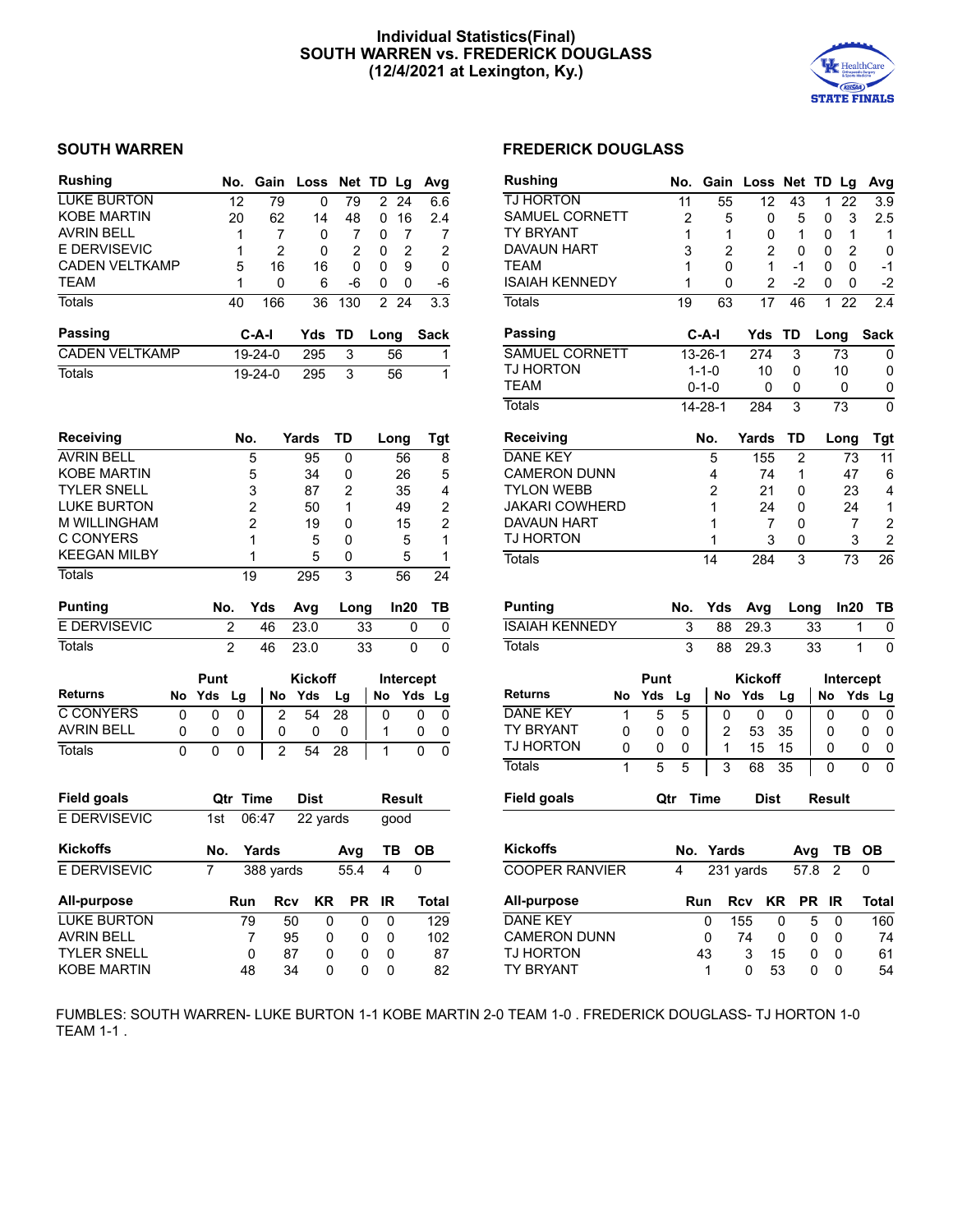#### **Defensive Statistics(Final) SOUTH WARREN vs. FREDERICK DOUGLASS (12/4/2021 at Lexington, Ky.)**



| #               | <b>SOUTH WARREN</b>      | Solo Ast       |                | <b>Total</b>   | Sacks-Yds                | <b>TFL-Yds</b>           |                          | FF FR-Yds                | <b>Int-Yds</b>           | <b>BrUp</b>                  | <b>Blks</b>                  | QBH                      |
|-----------------|--------------------------|----------------|----------------|----------------|--------------------------|--------------------------|--------------------------|--------------------------|--------------------------|------------------------------|------------------------------|--------------------------|
| 9               | <b>TYLER SNELL</b>       | 4              | $\Omega$       | 4              |                          |                          |                          |                          |                          |                              |                              |                          |
| 12 <sup>2</sup> | <b>JADEN STEPHENS</b>    | 4              | $\Omega$       | 4              | $\blacksquare$           | $\overline{\phantom{a}}$ | $\overline{\phantom{a}}$ |                          | $\overline{\phantom{a}}$ |                              |                              |                          |
| 18              | <b>DREW GIVENS</b>       | 2              | 1              | 3              | $\overline{\phantom{a}}$ | $1.0 - 2$                | $\overline{\phantom{a}}$ | $\overline{\phantom{a}}$ | $\overline{\phantom{a}}$ | 1                            |                              |                          |
|                 | 25 AVRIN BELL            | 2              | $\mathbf{1}$   | 3              | $\overline{\phantom{a}}$ | $1.0 - 2$                | $\blacksquare$           | $\overline{\phantom{a}}$ | $1 - 0$                  | $\overline{\phantom{a}}$     | $\overline{\phantom{0}}$     |                          |
| 38              | <b>JAKE JACKSON</b>      | 3              | $\Omega$       | 3              |                          | $\overline{\phantom{a}}$ |                          | $\overline{\phantom{a}}$ |                          | $\overline{\phantom{a}}$     |                              |                          |
|                 | 2 C CONYERS              | $\overline{2}$ | $\Omega$       | $\overline{2}$ | $\overline{a}$           | $\overline{\phantom{a}}$ | $\overline{a}$           |                          |                          | $\overline{\phantom{a}}$     | $\overline{\phantom{a}}$     |                          |
| 4               | <b>TRENTON LEACH</b>     | 2              | 0              | $\overline{2}$ | $\overline{\phantom{a}}$ | $2.0 - 7$                | $\overline{\phantom{a}}$ |                          |                          | $\overline{\phantom{a}}$     |                              |                          |
| 6               | PRESTON BURNS            | $\overline{2}$ | $\Omega$       | $\overline{2}$ |                          | $\overline{\phantom{a}}$ | $\overline{\phantom{a}}$ |                          |                          | $\overline{\phantom{a}}$     | $\overline{\phantom{0}}$     |                          |
| 8               | <b>DeSHAWN BRIDGES</b>   | $\overline{2}$ | $\Omega$       | $\overline{2}$ |                          |                          |                          |                          |                          | $\overline{\phantom{a}}$     | $\overline{a}$               |                          |
|                 | 10 LUKE BURTON           | 2              | $\Omega$       | 2              | $\blacksquare$           | $\overline{\phantom{a}}$ | $\overline{\phantom{a}}$ |                          |                          | $\overline{\phantom{a}}$     | $\qquad \qquad -$            |                          |
| 45              | DAVID HUDSON             | $\overline{2}$ | 0              | 2              |                          | $1.0 - 5$                |                          |                          |                          | $\overline{\phantom{a}}$     |                              |                          |
|                 | 26 W TRUSSELL            | $\mathbf{1}$   | $\Omega$       | $\mathbf{1}$   |                          | $\overline{\phantom{0}}$ |                          |                          |                          | $\overline{\phantom{a}}$     | $\overline{\phantom{m}}$     |                          |
| 40              | <b>GAVIN WILSON</b>      | 1              | 0              | 1              | $\overline{a}$           | $1.0 - 2$                |                          |                          |                          | $\overline{\phantom{a}}$     | $\overline{\phantom{0}}$     |                          |
| 50 <sup>°</sup> | <b>KJ HARDESTY</b>       | $\mathbf{1}$   | $\Omega$       | $\mathbf 1$    | $\overline{a}$           | $\overline{\phantom{a}}$ |                          |                          |                          | $\overline{\phantom{a}}$     |                              |                          |
|                 | TM TEAM                  |                |                |                | $\overline{\phantom{a}}$ | ÷                        | $\overline{\phantom{a}}$ | $1 - 0$                  | $\blacksquare$           | $\qquad \qquad \blacksquare$ | $\qquad \qquad \blacksquare$ |                          |
|                 | <b>Totals</b>            | 30             | $\overline{2}$ | 32             | $0 - 0$                  | $6.0 - 18$               | $\Omega$                 | $1 - 0$                  | $1 - 0$                  | $\mathbf{1}$                 | 0                            | $\mathbf 0$              |
|                 |                          |                |                |                |                          |                          |                          |                          |                          |                              |                              |                          |
|                 | # FREDERICK DOUGLASS     |                |                | Solo Ast Total | Sacks-Yds                | <b>TFL-Yds</b>           |                          | FF FR-Yds                | Int-Yds                  | <b>BrUp</b>                  | <b>Blks</b>                  | QBH                      |
|                 | 31 TASHAWN BENFORD       | 8              | 3              | 11             |                          |                          | 1                        |                          |                          |                              |                              |                          |
|                 | 6 CADEN JOHNSON          | 8              | $\Omega$       | 8              | $\overline{\phantom{a}}$ | $\overline{\phantom{a}}$ | $\mathbf{1}$             | $\blacksquare$           | $\overline{\phantom{a}}$ | $\sim$                       | $\overline{\phantom{a}}$     |                          |
|                 | 13 TY BRYANT             | 6              | 2              | 8              | $\overline{\phantom{a}}$ | $\overline{\phantom{a}}$ |                          |                          | $\blacksquare$           | $\overline{a}$               |                              |                          |
|                 | 54 O COMMODORE           | 6              | $\overline{2}$ | 8              | $\overline{\phantom{a}}$ |                          |                          |                          | $\overline{\phantom{0}}$ | $\overline{\phantom{a}}$     |                              |                          |
|                 | 22 TRESEAN BENFORD       | 5              | $\overline{2}$ | $\overline{7}$ | $1.0 - 16$               | $1.0 - 16$               |                          |                          | ÷                        | $\mathbf{1}$                 | ÷                            |                          |
|                 | 2 TERRION HICKS          | 2              | $\mathbf{1}$   | 3              | $\overline{\phantom{a}}$ | $\overline{\phantom{a}}$ | $\overline{\phantom{a}}$ | $\overline{\phantom{a}}$ | $\overline{\phantom{a}}$ | $\mathbf{1}$                 | $\overline{\phantom{a}}$     |                          |
|                 | <b>11 ISAIAH KENNEDY</b> | 3              | $\Omega$       | 3              | $\overline{a}$           | $\overline{\phantom{a}}$ | $\overline{\phantom{a}}$ | $1 - 13$                 | $\overline{\phantom{0}}$ | $\overline{\phantom{a}}$     | $\overline{a}$               | $\overline{\phantom{0}}$ |
|                 | 23 JEREMIAH LOWE         | 3              | $\Omega$       | 3              | $\overline{\phantom{a}}$ |                          |                          |                          |                          | $\overline{\phantom{a}}$     | $\overline{a}$               |                          |
|                 | 20 JAPHIA KENNEDY        | $\mathbf{1}$   | $\mathbf{1}$   | $\overline{2}$ |                          |                          |                          |                          | $\overline{a}$           | $\overline{a}$               | $\overline{a}$               |                          |
|                 | <b>45 DARION NEAL</b>    | 2              | $\Omega$       | $\overline{2}$ | $\overline{\phantom{a}}$ | $\overline{\phantom{a}}$ |                          |                          | $\overline{\phantom{a}}$ | $\overline{\phantom{a}}$     | $\overline{\phantom{a}}$     |                          |
|                 | 96 J HARKLESS            | 1              | $\mathbf{1}$   | $\overline{2}$ | $\overline{\phantom{a}}$ | $\overline{\phantom{a}}$ | $\overline{\phantom{a}}$ | $\overline{\phantom{a}}$ | $\overline{\phantom{a}}$ | $\overline{\phantom{a}}$     | $\qquad \qquad -$            | $\overline{\phantom{a}}$ |
|                 | 3 CAMERON DUNN           | $\mathbf{1}$   | $\Omega$       | $\mathbf{1}$   | $\overline{a}$           |                          | 1                        |                          | $\overline{\phantom{0}}$ |                              |                              |                          |
|                 | <b>14 TYLEIK MAXWELL</b> | 1              | $\Omega$       | $\mathbf{1}$   | $\overline{\phantom{a}}$ | $\overline{\phantom{a}}$ | $\overline{\phantom{a}}$ | $\overline{a}$           | $\blacksquare$           | $\overline{\phantom{a}}$     | $\overline{a}$               |                          |
|                 | 43 JASIAH CLAY           | $\mathbf{1}$   | $\Omega$       | $\mathbf{1}$   | $\overline{\phantom{a}}$ | $\overline{\phantom{a}}$ | $\overline{\phantom{a}}$ | $\overline{\phantom{a}}$ | $\overline{\phantom{a}}$ | $\overline{\phantom{a}}$     | $\overline{\phantom{a}}$     |                          |
|                 | 72 JALEN HAND            | 1              | 0              | 1              | $\blacksquare$           | $\overline{a}$           | $\overline{a}$           | $\overline{a}$           | $\sim$                   | $\overline{\phantom{a}}$     | $\overline{\phantom{a}}$     |                          |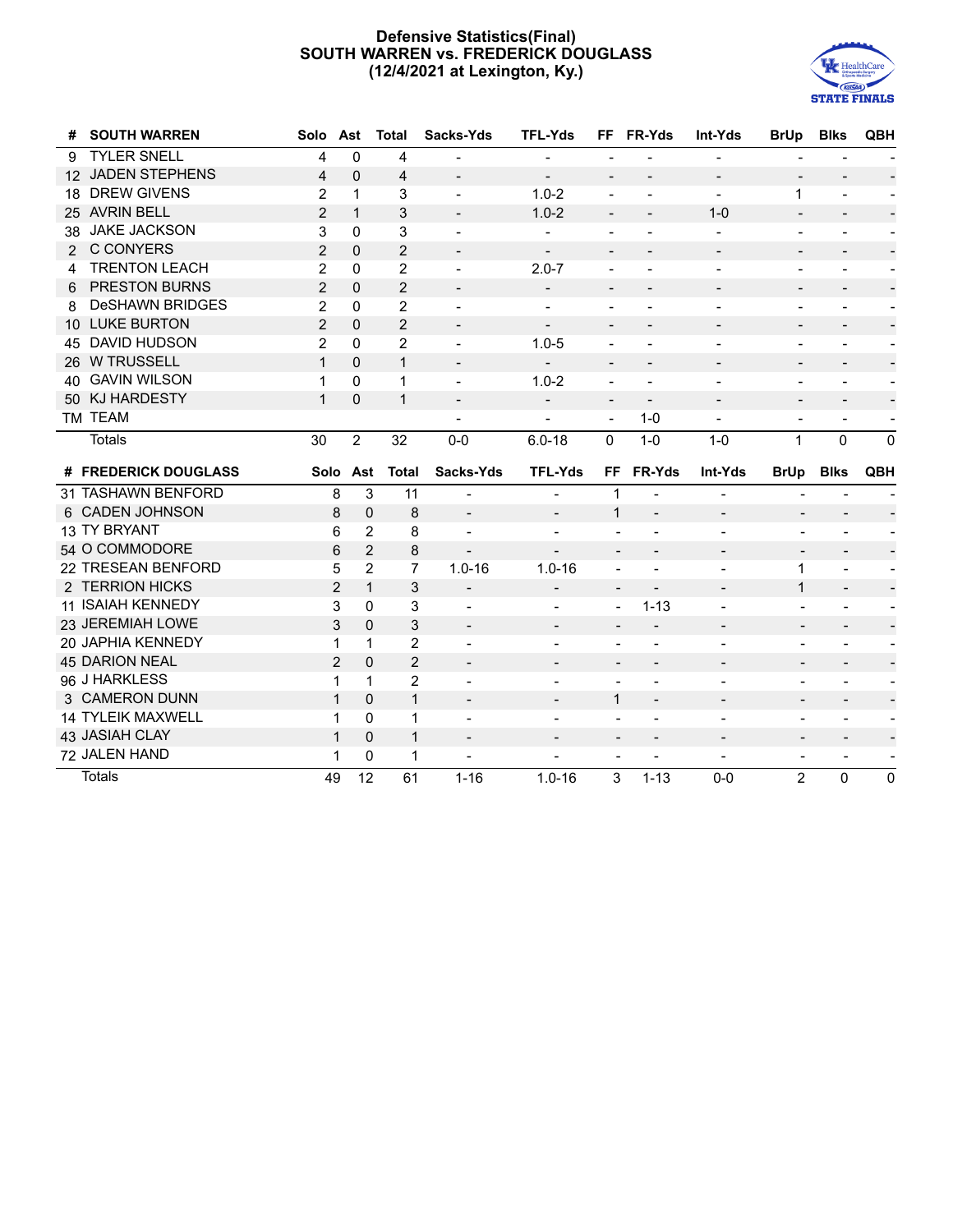#### **Participation Report(Final) SOUTH WARREN vs. FREDERICK DOUGLASS (12/4/2021 at Lexington, Ky.)**



| <b>SOUTH WARREN</b> |    |                |     | <b>FREDERICK DOUGLASS</b> |    |                |  |  |  |
|---------------------|----|----------------|-----|---------------------------|----|----------------|--|--|--|
| Pos                 | ## | <b>OFFENSE</b> | Pos |                           | ## | <b>OFFENSE</b> |  |  |  |
| Pos                 | ## | <b>DEFENSE</b> | Pos |                           | ## | <b>DEFENSE</b> |  |  |  |

**SOUTH WARREN:**

**FREDERICK DOUGLASS:**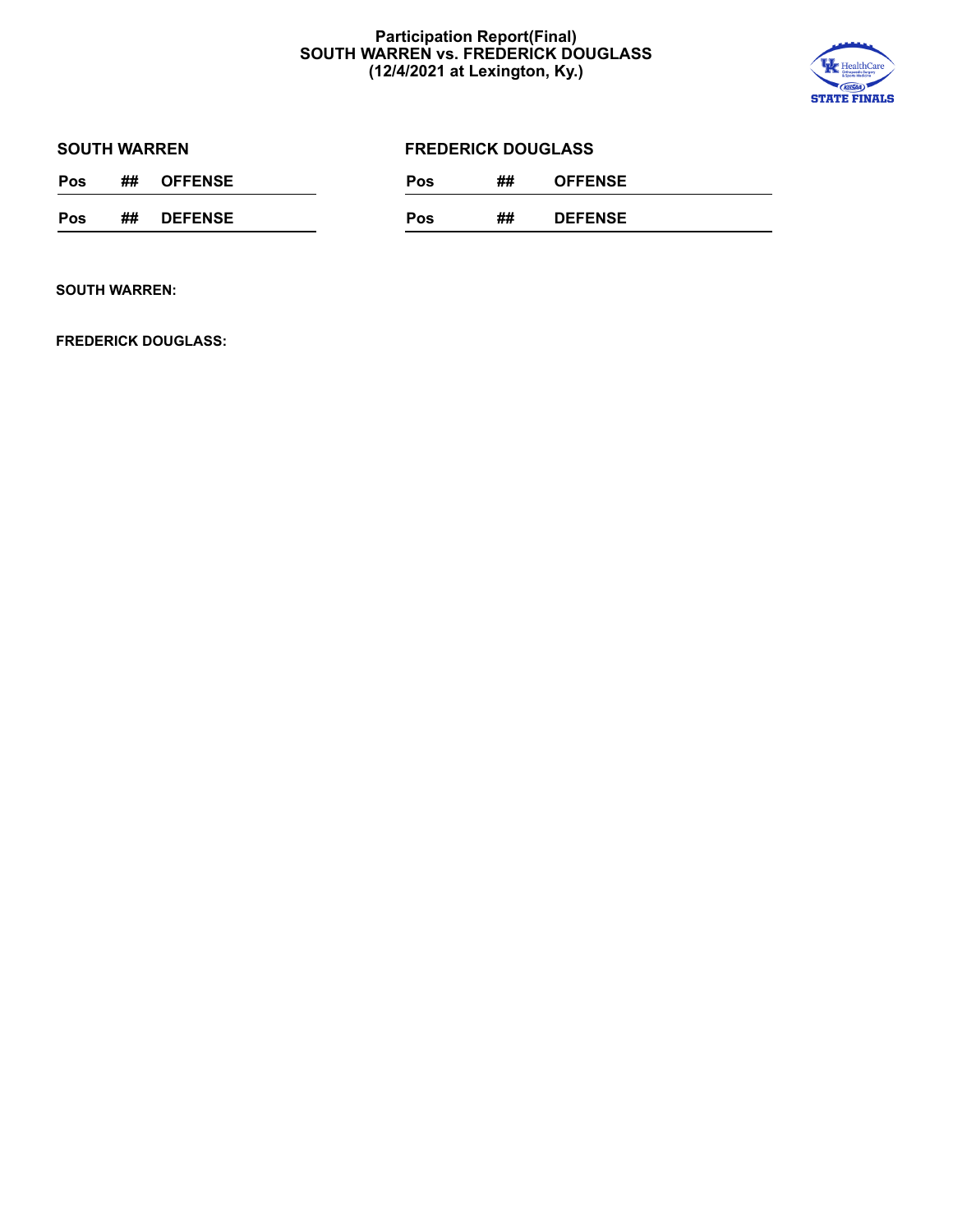#### **Drive Chart (By Team)(Final) SOUTH WARREN vs. FREDERICK DOUGLASS (12/4/2021 at Lexington, Ky.)**



|                     |                 |                      | <b>Drive Started</b> |                 |       |             | <b>Drive Ended</b> |             |                 |               | <b>Consumed</b> |
|---------------------|-----------------|----------------------|----------------------|-----------------|-------|-------------|--------------------|-------------|-----------------|---------------|-----------------|
| Team                | Qtr             | <b>Spot</b>          | Time                 | <b>Obtained</b> |       | <b>Spot</b> |                    | Time        | <b>How lost</b> | <b>PI-Yds</b> | <b>TOP</b>      |
| <b>SWARREN</b>      | 1st             | SWARREN33            | 12:00                | KO              |       | DOUGLASS06  |                    | 06:47       | *FG             | $12 - 61$     | 5:13            |
| <b>SWARREN</b>      | 1st             | SWARREN20            | 04:15                | KO              |       | DOUGLASS00  |                    | 01:24       | *TD             | $6 - 80$      | 2:51            |
| <b>SWARREN</b>      | 1st             | SWARREN38            | 00:16                | <b>PUNT</b>     |       | SWARREN50   |                    | 11:13       | <b>FUMB</b>     | $3 - 12$      | 1:03            |
| <b>SWARREN</b>      | 2 <sub>nd</sub> | SWARREN04            | 10:09                | <b>PUNT</b>     |       | DOUGLASS00  |                    | 04:38       | *TD             | $9 - 96$      | 5:31            |
| <b>SWARREN</b>      | 2nd             | SWARREN30            | 03:32                | KO.             |       | SWARREN31   |                    | 02:06       | <b>PUNT</b>     | 4 - 1         | 1:26            |
| <b>SWARREN</b>      | 3rd             | DOUGLASS45           | 10:31                | <b>DOWNS</b>    |       | DOUGLASS00  |                    | 05:38       | *TD.            | $9 - 45$      | 4:53            |
| <b>SWARREN</b>      | 3rd             | DOUGLASS41           | 04:22                | <b>FUMB</b>     |       | DOUGLASS35  |                    | 02:05       | <b>DOWNS</b>    | 4 - 6         | 2:17            |
| <b>SWARREN</b>      | 3rd             | SWARREN43            | 00:16                | <b>PUNT</b>     |       | DOUGLASS45  |                    | 09:27       | <b>PUNT</b>     | $5 - 12$      | 2:49            |
| <b>SWARREN</b>      | 4th             | SWARREN20            | 07:00                | KO              |       | DOUGLASS00  |                    | 02:09       | *TD             | $8 - 80$      | 4:51            |
| <b>SWARREN</b>      | 4th             | SWARREN48            | 01:46                | KO              |       | DOUGLASS00  |                    | 00:20       | *TD.            | $5 - 52$      | 1:26            |
| <b>SWARREN</b>      | 4th             | SWARREN16            | 00:00                | <b>INT</b>      |       | SWARREN16   |                    | 00:00       | <b>HALF</b>     | $0 - 0$       | 0:00            |
|                     |                 |                      |                      | 1st             | 2nd   | 3rd         | 4th                | 1st         | 2nd             |               |                 |
| <b>SOUTH WARREN</b> |                 |                      |                      | Qtr             | Qtr   | Qtr         | Qtr                | <b>Half</b> | <b>Half</b>     | Total         |                 |
|                     |                 | Time of possession   |                      | 08:20           | 07:59 | 07:26       | 08:53              | 16:19       | 16:19           | 32:38         |                 |
|                     |                 | 3rd down conversions |                      | $3 - 4$         | $3-5$ | $0 - 3$     | $2 - 4$            | $6 - 9$     | $2 - 7$         | $8 - 16$      |                 |

4th down conversions 0-0 0-0 1-2 1-1 0-0 2-3 2-3

| <b>Drive Started</b> |                 |                    |       |                 |                    | <b>Drive Ended</b>    | Consumed        |               |            |
|----------------------|-----------------|--------------------|-------|-----------------|--------------------|-----------------------|-----------------|---------------|------------|
| Team                 | Qtr             | Spot               | Time  | <b>Obtained</b> | Spot               | Time                  | <b>How lost</b> | <b>PI-Yds</b> | <b>TOP</b> |
| DOUGLASS             | 1st             | DOUGLASS20         | 06:55 | KO.             | SWARREN00          | 04:15                 | *TD             | $8 - 80$      | 2:40       |
| <b>DOUGLASS</b>      | 1st             | <b>IDOUGLASS20</b> | 01:23 | KO.             | DOUGLASS33         | 00:16                 | <b>PUNT</b>     | $4 - 13$      | 1:07       |
| DOUGLASS             | 2 <sub>nd</sub> | SWARREN37          | 11:13 | <b>FUMB</b>     | SWARREN37          | 10:09                 | <b>PUNT</b>     | $3 - 0$       | 1:04       |
| <b>DOUGLASS</b>      | 2 <sub>nd</sub> | <b>IDOUGLASS26</b> | 04:32 | KO.             | SWARREN00          | 03:47                 | *TD             | $2 - 74$      | 0:45       |
| DOUGLASS             | 2 <sub>nd</sub> | IDOUGLASS41        | 02:06 | <b>PUNT</b>     | IDOUGLASS26        | 00:00                 | <b>HALF</b>     | $15 - -15$    | 2:06       |
| <b>DOUGLASS</b>      | 3rd             | IDOUGLASS45        | 11:53 | KO.             | DOUGLASS45         | 10:31                 | <b>DOWNS</b>    | $4 - 0$       | 1:22       |
| DOUGLASS             | 3rd             | IDOUGLASS20        | 05:38 | KO.             | <b>IDOUGLASS41</b> | 04:22                 | <b>FUMB</b>     | $6 - 21$      | 1:16       |
| <b>DOUGLASS</b>      | 3rd             | IDOUGLASS35        | 02:05 | <b>DOWNS</b>    | DOUGLASS31         | 00:16                 | <b>PUNT</b>     | $3 - -4$      | 1:49       |
| DOUGLASS             | 4th             | IDOUGLASS32        | 09:27 | <b>PUNT</b>     | SWARREN00          | 07:01                 | *TD             | $7 - 68$      | 2:26       |
| <b>DOUGLASS</b>      | 4th             | <b>IDOUGLASS20</b> | 02:09 | KO.             | <b>SWARREN00</b>   | 01:48                 | *TD             | $2 - 80$      | 0:21       |
| DOUGLASS             | 4th             | <b>IDOUGLASS39</b> | 00:10 | KO.             | <b>SWARREN38</b>   | 00:00                 | <b>INT</b>      | $3 - 23$      | 0:10       |
|                      |                 |                    |       | $4 - 4$         | المعاد<br>$2-1$    | <b>A4L</b><br>$4 - 4$ | $2 - 4$         |               |            |

|                           | 1st     | 2nd     | 3rd     | 4th     | 1st     | 2nd     |         |
|---------------------------|---------|---------|---------|---------|---------|---------|---------|
| <b>FREDERICK DOUGLASS</b> | Otr     | Otr     | Qtr     | Qtr     | Half    | Half    | Total   |
| Time of possession        | 03:40   | 04:01   | 04:34   | 03:07   | 7:41    | 7.41    | 15:22   |
| 3rd down conversions      | $1 - 2$ | $1 - 2$ | $0 - 3$ | 0-1     | $2 - 4$ | $0 - 4$ | $2 - 8$ |
| 4th down conversions      | 0-0     | 0-0     | $0 - 2$ | $1 - 1$ | 0-0     | 1-3     | $1 - 3$ |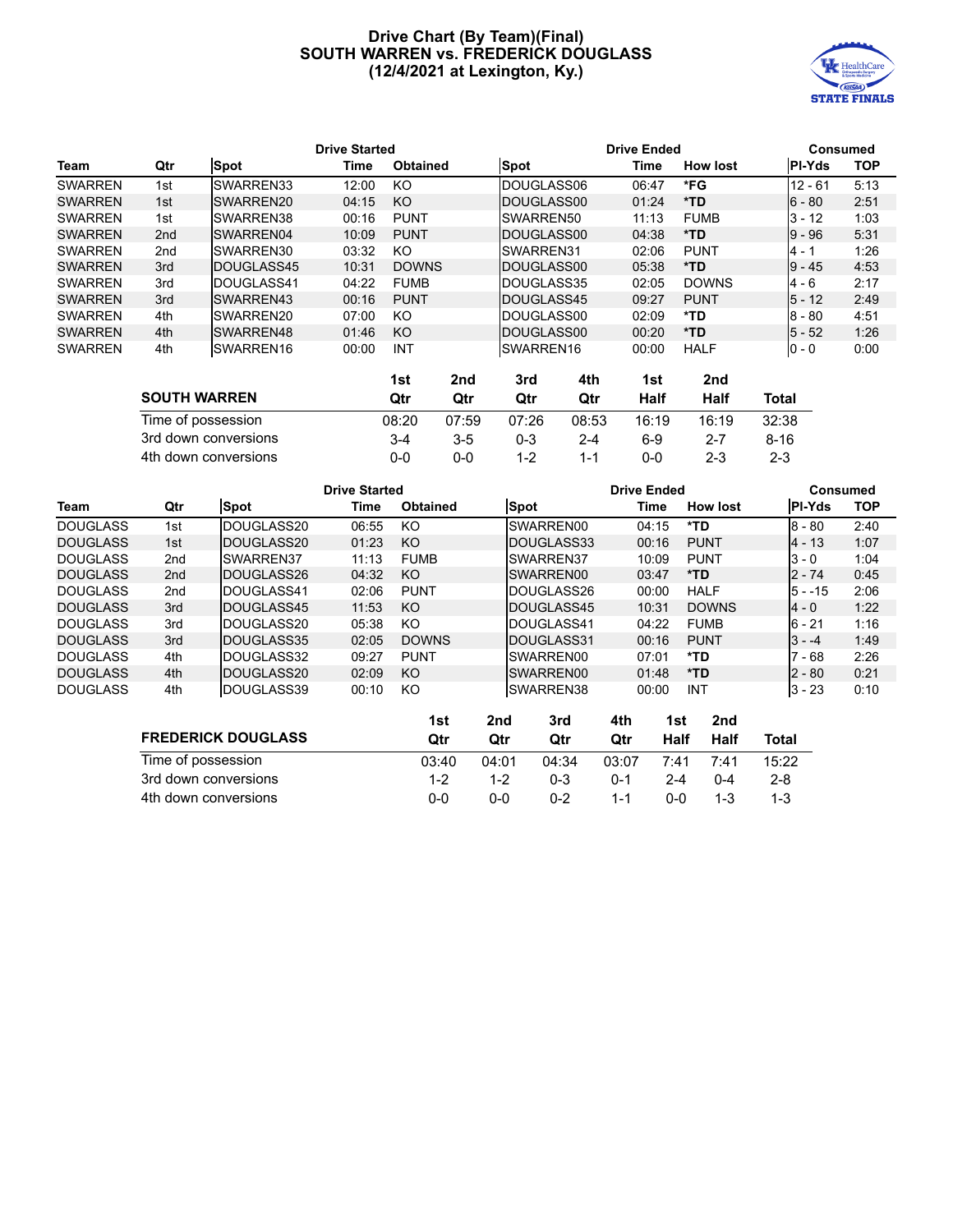#### **Drive Chart (By Quarter)(Final) SOUTH WARREN vs. FREDERICK DOUGLASS (12/4/2021 at Lexington, Ky.)**



|                 |                 |            | <b>Drive Started</b> |                 |                   | <b>Drive Ended</b> |                 |           |            |
|-----------------|-----------------|------------|----------------------|-----------------|-------------------|--------------------|-----------------|-----------|------------|
| Team            | Qtr             | Spot       | Time                 | <b>Obtained</b> | <b>Spot</b>       | Time               | <b>How lost</b> | PI-Yds    | <b>TOP</b> |
| <b>SWARREN</b>  | 1st             | SWARREN33  | 12:00                | KO              | DOUGLASS06        | 06:47              | *FG             | $12 - 61$ | 5:13       |
| <b>DOUGLASS</b> | 1st             | DOUGLASS20 | 06:55                | KO              | SWARREN00         | 04:15              | $*TD$           | $8 - 80$  | 2:40       |
| <b>SWARREN</b>  | 1st             | SWARREN20  | 04:15                | KO              | DOUGLASS00        | 01:24              | *TD             | $6 - 80$  | 2:51       |
| <b>DOUGLASS</b> | 1st             | DOUGLASS20 | 01:23                | KO              | <b>DOUGLASS33</b> | 00:16              | <b>PUNT</b>     | $4 - 13$  | 1:07       |
| <b>SWARREN</b>  | 1st             | SWARREN38  | 00:16                | <b>PUNT</b>     | SWARREN50         | 11:13              | <b>FUMB</b>     | $3 - 12$  | 1:03       |
| <b>DOUGLASS</b> | 2 <sub>nd</sub> | SWARREN37  | 11:13                | <b>FUMB</b>     | SWARREN37         | 10:09              | <b>PUNT</b>     | $3 - 0$   | 1:04       |
| <b>SWARREN</b>  | 2 <sub>nd</sub> | SWARREN04  | 10:09                | <b>PUNT</b>     | DOUGLASS00        | 04:38              | *TD             | 9 - 96    | 5:31       |
| <b>DOUGLASS</b> | 2 <sub>nd</sub> | DOUGLASS26 | 04:32                | KO              | SWARREN00         | 03:47              | $*TD$           | $2 - 74$  | 0:45       |
| <b>SWARREN</b>  | 2nd             | SWARREN30  | 03:32                | KO              | SWARREN31         | 02:06              | <b>PUNT</b>     | 4 - 1     | 1:26       |
| <b>DOUGLASS</b> | 2 <sub>nd</sub> | DOUGLASS41 | 02:06                | <b>PUNT</b>     | DOUGLASS26        | 00:00              | <b>HALF</b>     | $5 - -15$ | 2:06       |
| <b>DOUGLASS</b> | 3rd             | DOUGLASS45 | 11:53                | KO              | DOUGLASS45        | 10:31              | <b>DOWNS</b>    | 4 - 0     | 1:22       |
| <b>SWARREN</b>  | 3rd             | DOUGLASS45 | 10:31                | <b>DOWNS</b>    | DOUGLASS00        | 05:38              | $*TD$           | $9 - 45$  | 4:53       |
| <b>DOUGLASS</b> | 3rd             | DOUGLASS20 | 05:38                | KO              | DOUGLASS41        | 04:22              | <b>FUMB</b>     | $6 - 21$  | 1:16       |
| <b>SWARREN</b>  | 3rd             | DOUGLASS41 | 04:22                | <b>FUMB</b>     | <b>DOUGLASS35</b> | 02:05              | <b>DOWNS</b>    | $4 - 6$   | 2:17       |
| <b>DOUGLASS</b> | 3rd             | DOUGLASS35 | 02:05                | <b>DOWNS</b>    | DOUGLASS31        | 00:16              | <b>PUNT</b>     | $3 - -4$  | 1:49       |
| <b>SWARREN</b>  | 3rd             | SWARREN43  | 00:16                | <b>PUNT</b>     | DOUGLASS45        | 09:27              | <b>PUNT</b>     | $5 - 12$  | 2:49       |
| <b>DOUGLASS</b> | 4th             | DOUGLASS32 | 09:27                | <b>PUNT</b>     | SWARREN00         | 07:01              | *TD             | 7 - 68    | 2:26       |
| <b>SWARREN</b>  | 4th             | SWARREN20  | 07:00                | KO              | DOUGLASS00        | 02:09              | $*TD$           | $8 - 80$  | 4:51       |
| <b>DOUGLASS</b> | 4th             | DOUGLASS20 | 02:09                | KO              | SWARREN00         | 01:48              | *TD             | $2 - 80$  | 0:21       |
| <b>SWARREN</b>  | 4th             | SWARREN48  | 01:46                | KO              | IDOUGLASS00       | 00:20              | $*TD$           | $5 - 52$  | 1:26       |
| <b>DOUGLASS</b> | 4th             | DOUGLASS39 | 00:10                | KO              | SWARREN38         | 00:00              | <b>INT</b>      | $3 - 23$  | 0:10       |
| <b>SWARREN</b>  | 4th             | SWARREN16  | 00:00                | <b>INT</b>      | <b>ISWARREN16</b> | 00:00              | <b>HALF</b>     | $0 - 0$   | 0:00       |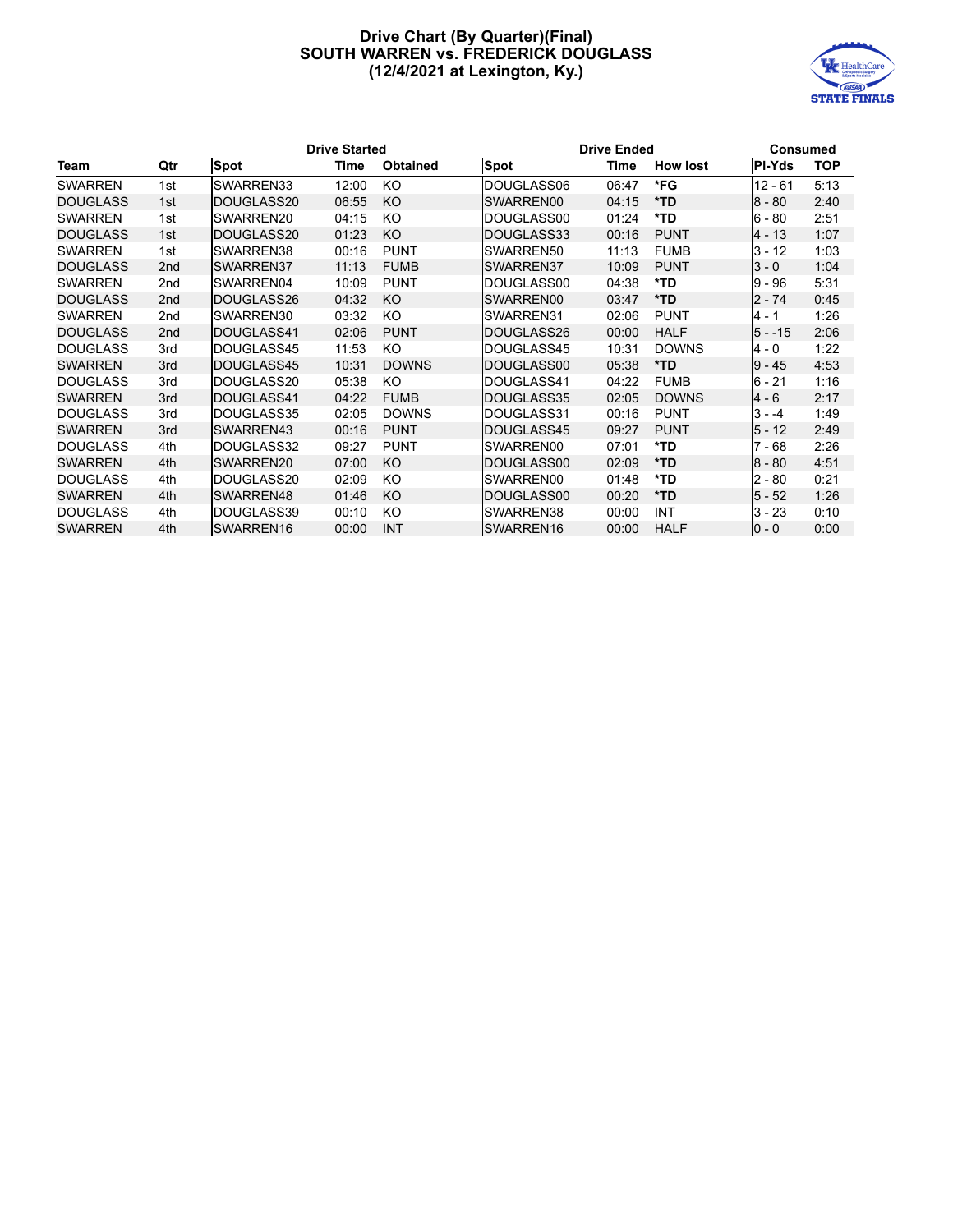#### **Play-by-Play Summary (1st quarter) SOUTH WARREN vs. FREDERICK DOUGLASS (12/4/2021 at Lexington, Ky.)**



R

P

P

*Douglass wins the toss, defers. Douglass will kick off and defend the east goal. DOUGLASS ball on DOUGLASS40.*

COOPER RANVIER kickoff 55 yards to the SWARREN5, C CONYERS return 28 yards to the SWARREN33, out-ofbounds (CADEN JOHNSON).

- 1-10 SWARREN33 CADEN VELTKAMP pass incomplete to AVRIN BELL (TRESEAN BENFORD).
- 2-10 SWARREN33 CADEN VELTKAMP pass complete to AVRIN BELL for 8 yards to the SWARREN41 (CADEN JOHNSON).
- 3-2 SWARREN41 KOBE MARTIN rush for 2 yards to the SWARREN43, 1ST DOWN SWARREN (J HARKLESS;TASHAWN BENFORD).
- 1-10 SWARREN43 CADEN VELTKAMP rush for 2 yards to the SWARREN45 (TASHAWN BENFORD), PENALTY SWARREN IF 5 yards to the SWARREN38, NO PLAY.
- 1-15 SWARREN38 CADEN VELTKAMP pass complete to C CONYERS for 5 yards to the SWARREN43 (TRESEAN BENFORD;TASHAWN BENFORD).
- 2-10 SWARREN43 CADEN VELTKAMP pass complete to TYLER SNELL for 35 yards to the DOUGLASS22, 1ST DOWN SWARREN (TERRION HICKS).
- 1-10 DOUGLASS22 Timeout SOUTH WARREN, clock 09:59. [09:59]
- 1-10 DOUGLASS22 KOBE MARTIN rush for 2 yards to the DOUGLASS20 (TASHAWN BENFORD).
- 2-8 DOUGLASS20 KOBE MARTIN rush for 1 yard to the DOUGLASS19 (CADEN JOHNSON).
- 3-7 DOUGLASS19 CADEN VELTKAMP pass complete to AVRIN BELL for 9 yards to the DOUGLASS10, 1ST DOWN SWARREN (TY BRYANT).
- 1-0 DOUGLASS10 CADEN VELTKAMP rush for 1 yard to the DOUGLASS9 (TY BRYANT).
- 2-0 DOUGLASS09 LUKE BURTON rush for 3 yards to the DOUGLASS6 (TASHAWN BENFORD;TERRION HICKS).
- 3-0 DOUGLASS06 CADEN VELTKAMP pass incomplete to TYLER SNELL.
- **4-0 DOUGLASS06 E DERVISEVIC field goal attempt from 22 GOOD, clock 06:47. [06:47]**

#### **SOUTH WARREN 3, FREDERICK DOUGLASS 0**

*Drive Summary: 12 plays, 61 yards, 5:13*

E DERVISEVIC kickoff 60 yards to the DOUGLASS0, touchback.

#### **FREDERICK DOUGLASS drive start at 06:55.**

| 1-10     | DOUGLASS20 TJ HORTON rush for 22 yards to the DOUGLASS42, 1ST DOWN DOUGLASS (JADEN STEPHENS).                                           | R  |
|----------|-----------------------------------------------------------------------------------------------------------------------------------------|----|
| $1 - 10$ | DOUGLASS42 TJ HORTON pass complete to DANE KEY for 10 yards to the SWARREN48, 1ST DOWN DOUGLASS<br>(KJ HARDESTY).                       | P  |
| 1-10     | SWARREN48 SAMUEL CORNETT pass complete to TJ HORTON for 3 yards to the SWARREN45, out-of-bounds.                                        |    |
| $2 - 7$  | SWARREN45 TJ HORTON rush for 1 yard to the SWARREN44 (TYLER SNELL).                                                                     |    |
| 3-6      | SWARREN44 SAMUEL CORNETT pass complete to JAKARI COWHERD for 24 yards to the SWARREN20, 1ST                                             | P  |
|          | DOWN DOUGLASS, out-of-bounds (C CONYERS).                                                                                               |    |
| 1-10     | SWARREN20 SAMUEL CORNETT rush for 2 yards to the SWARREN18 (JAKE JACKSON).                                                              |    |
| 2-8      | SWARREN18 SAMUEL CORNETT pass incomplete to DANE KEY.                                                                                   |    |
| $3-8$    | SWARREN18 SAMUEL CORNETT pass incomplete to TYLON WEBB, PENALTY SWARREN holding 9 yards to the<br>SWARREN9, 1ST DOWN DOUGLASS, NO PLAY. | F. |
| 1-0      | SWARREN09 TJ HORTON rush for 9 yards to the SWARREN0, TOUCHDOWN, clock 04:15. [04:15]                                                   |    |
| 1-0      | SWARREN02 COOPER RANVIER kick attempt failed (blocked) (blocked by JAKE JACKSON).                                                       |    |

#### **SOUTH WARREN 3, FREDERICK DOUGLASS 6**

*Drive Summary: 8 plays, 80 yards, 2:40*

COOPER RANVIER kickoff 60 yards to the SWARREN0, touchback.

#### **SOUTH WARREN drive start at 04:15.**

|                             | P                                                                                                                                                                                                                                                                                                                                                                                                                                                         |
|-----------------------------|-----------------------------------------------------------------------------------------------------------------------------------------------------------------------------------------------------------------------------------------------------------------------------------------------------------------------------------------------------------------------------------------------------------------------------------------------------------|
|                             |                                                                                                                                                                                                                                                                                                                                                                                                                                                           |
|                             |                                                                                                                                                                                                                                                                                                                                                                                                                                                           |
| SWARREN (TRESEAN BENFORD).  | P                                                                                                                                                                                                                                                                                                                                                                                                                                                         |
| COMMODORE; JAPHIA KENNEDY). | R.                                                                                                                                                                                                                                                                                                                                                                                                                                                        |
|                             |                                                                                                                                                                                                                                                                                                                                                                                                                                                           |
|                             | 1-10 SWARREN20 CADEN VELTKAMP rush for 9 yards to the SWARREN29 (JEREMIAH LOWE).<br>SWARREN29 KOBE MARTIN rush for 3 yards to the SWARREN32, 1ST DOWN SWARREN (O<br>1-10 SWARREN32 CADEN VELTKAMP pass complete to M WILLINGHAM for 15 yards to the SWARREN47, 1ST DOWN<br>1-10 SWARREN47 KOBE MARTIN rush for no gain to the SWARREN47 (O COMMODORE).<br>2-10 SWARREN47 KOBE MARTIN rush for 4 yards to the DOUGLASS49 (TY BRYANT).<br><b>DOUGLASS49</b> |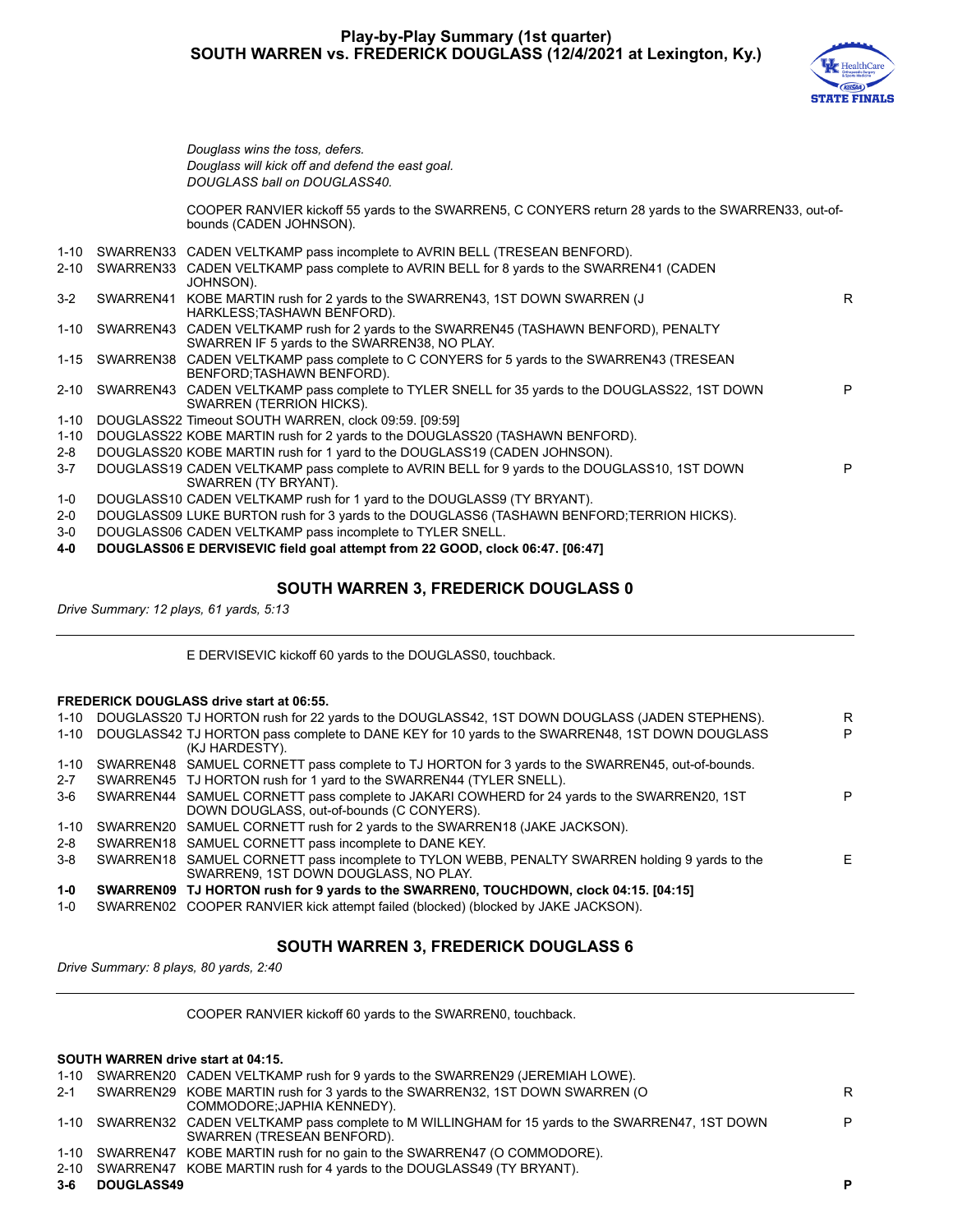#### **1-0 DOUGLASS02 E DERVISEVIC kick attempt good.**

#### **SOUTH WARREN 10, FREDERICK DOUGLASS 6**

E

*Drive Summary: 6 plays, 80 yards, 2:51*

E DERVISEVIC kickoff 60 yards to the DOUGLASS0, touchback.

#### **FREDERICK DOUGLASS drive start at 01:23.**

1-10 DOUGLASS20 SAMUEL CORNETT pass incomplete to TJ HORTON.

2-10 DOUGLASS20 SAMUEL CORNETT pass incomplete to DANE KEY, PENALTY SWARREN pass interference 15 yards to the DOUGLASS35, 1ST DOWN DOUGLASS, NO PLAY.

1-10 DOUGLASS35 SAMUEL CORNETT pass complete to CAMERON DUNN for no gain to the DOUGLASS35 (DREW GIVENS;AVRIN BELL).

2-10 DOUGLASS35 TJ HORTON rush for loss of 2 yards to the DOUGLASS33, out-of-bounds (TRENTON LEACH).

3-12 DOUGLASS33 SAMUEL CORNETT pass incomplete to TYLON WEBB.

4-12 DOUGLASS33 ISAIAH KENNEDY punt 29 yards to the SWARREN38, downed.

*Drive Summary: 4 plays, 13 yards, 1:07*

#### **SOUTH WARREN drive start at 00:16.**

1-10 SWARREN38 CADEN VELTKAMP pass complete to KEEGAN MILBY for 5 yards to the SWARREN43 (JEREMIAH LOWE).

#### **END OF 1ST QUARTER: SOUTH WARREN 10, FREDERICK DOUGLASS 6**

|                           |                        |                                                   | <b>Time 1st Downs Conversions</b> |  |  |  |            |          |                               |        |
|---------------------------|------------------------|---------------------------------------------------|-----------------------------------|--|--|--|------------|----------|-------------------------------|--------|
| <b>Quarter Summary</b>    | Score Poss R P X T 3rd |                                                   |                                   |  |  |  |            |          | 4th Rushing Passing Penalties |        |
| SOUTH WARREN              | 1∩_                    | $08:20$ 2 4 0 6 3-4                               |                                   |  |  |  | <u>ດ-ດ</u> | $9 - 25$ | 7-9-0-126                     | $3-29$ |
| <b>FREDERICK DOUGLASS</b> |                        | $03:40 \quad 1 \quad 2 \quad 2 \quad 5 \quad 1-2$ |                                   |  |  |  | 0-0        | $5-32$   | 4-7-0-37                      | 0-0    |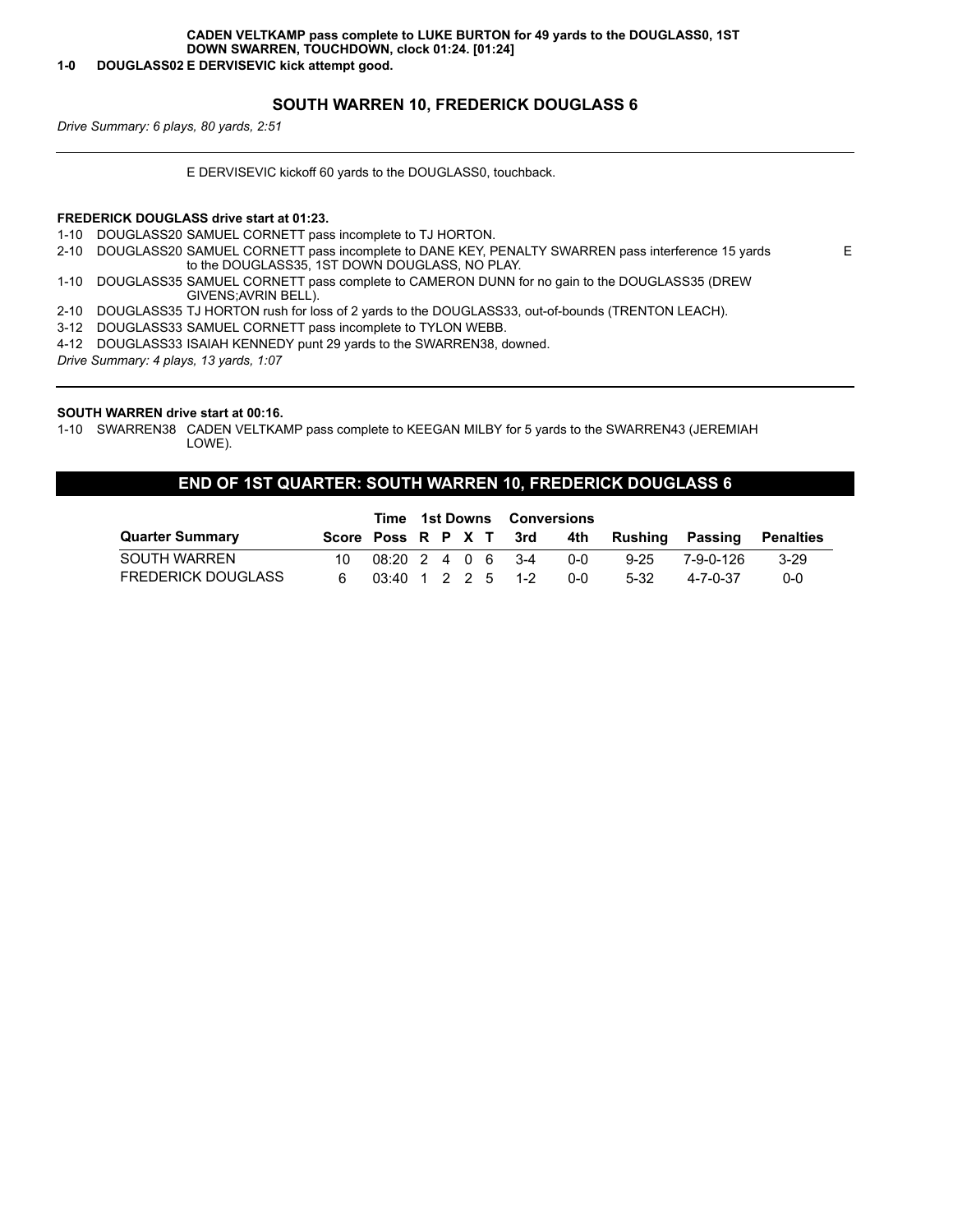#### **Quickie Statistics (1st Quarter only) SOUTH WARREN vs. FREDERICK DOUGLASS (12/4/2021 at Lexington, Ky.)**



|                                   |             | <b>SWARREN DOUGLASS</b> |
|-----------------------------------|-------------|-------------------------|
| Score                             | 10          | 6                       |
| <b>FIRST DOWNS</b>                | 6           | 5                       |
| <b>RUSHES-YARDS (NET)</b>         | $9 - 25$    | $5 - 32$                |
| <b>PASSING-YARDS (NET)</b>        | 126         | 37                      |
| Passes Att-Comp-Int               | $9 - 7 - 0$ | $7 - 4 - 0$             |
| <b>TOTAL OFFENSE PLAYS-YARDS</b>  | 18-151      | 12-69                   |
| <b>Fumble Returns-Yards</b>       | $0 - 0$     | $0-0$                   |
| <b>Punt Returns-Yards</b>         | $0 - 0$     | $0 - 0$                 |
| Kickoff Returns-Yards             | $1 - 28$    | $0-0$                   |
| <b>Interception Returns-Yards</b> | $0 - 0$     | $0 - 0$                 |
| Punts (Number-Avg)                | -0          | $1 - 29.0$              |
| Fumbles-Lost                      | $0 - 0$     | $0 - 0$                 |
| Penalties-Yards                   | $3 - 29$    | $0 - 0$                 |
| <b>Possession Time</b>            | 08:20       | 03:40                   |
| <b>Third-Down Conversions</b>     | $3 - 4$     | $1 - 2$                 |
| <b>Fourth-Down Conversions</b>    | $0 - 0$     | $0 - 0$                 |

#### **SOUTH WARREN FREDERICK DOUGLASS**

#### **Rushing No. Gain Loss Net TD Avg Lg** LUKE BURTON 1 3 0 3 0 3 3<br>KOBE MARTIN 6 12 0 12 0 2 4 KOBE MARTIN **Rushing No. Gain Loss Net TD Avg Lg** TJ HORTON 4 32 -2 30 1<br>SAMUFICORNETT 1 2 0 2 0 SAMUEL CORNETT **Passing C-A-I Yds TD Lg Sack** CADEN VELTKAMP **Passing C-A-I Yds TD Lg Sack** SAMUEL CORNETT 3-6-0 27 0 24 0 **TJ HORTON Receiving No. Yards TD Tgt Lg** AVRIN BELL 2 17 0 3 9<br>TYLER SNELL 1 35 0 2 35 TYLER SNELL 1 35 0 2 35 LUKE BURTON **Receiving No. Yards TD Tgt Lg** 02 10 DANE KEY 1 10 0 2 10<br>
CAMERON DUNN 1 0 0 1 0 CAMERON DUNN  $\begin{array}{ccccccccc} 1 & 0 & 0 & 1 \\ 1 & 0 & 0 & 1 \end{array}$ TYLON WEBB 0 0 0 1 TJ HORTON 1 3 0 2 3 **Punting No. Yds Avg Lng In20 TB Punting No. Yds Avg Lng In20 TB** ISAIAH KENNEDY 1 29 29.0 29 0 0 **Punt Returns No. Yards TD Lg Punt Returns No. Yards TD Lg Kick Returns No. Yards TD Lg C CONYERS Kick Returns No. Yards TD Lg Tackles UA-A Total Sacks TFL** C CONYERS 1-0 1.0 0.0 0.0 TRENTON LEACH 1-0 1.0 0.0 1.0<br>1-0 1.0 0.0 0.0 1.0 TYLER SNELL 1-0 1.0 0.0 0.0 JADEN STEPHENS 1-0 1.0 0.0 0.0 JAKE JACKSON 1-0 1.0 0.0 0.0 KJ HARDESTY 1-0 1.0 0.0 0.0 DREW GIVENS 0-1 0.5 0.0 0.0 **AVRIN BELL Tackles UA-A Total Sacks TFL** CADEN JOHNSON 3-0 3.0 0.0 0.0<br>TY BRYANT 3-0 3.0 0.0 0.0 TY BRYANT 3-0 3.0 0.0 0.0 TASHAWN BENFORD 1-3 2.5 0.0 0.0 JEREMIAH LOWE 2-0 2.0 0.0 0.0 TERRION HICKS 1-1 1.5 0.0 0.0 TRESEAN BENFORD 1-1 1.5 0.0 0.0<br>O COMMODORE 1-1 1.5 0.0 0.0 O COMMODORE  $\begin{array}{cccc} 1-1 & 1.5 & 0.0 & 0.0 \\ JAPHIA KENNEDY & 0-1 & 0.5 & 0.0 \\ 0.0 & 0.0 & 0.0 & 0.0 \\ \end{array}$ **JAPHIA KENNEDY Qtr Time Scoring Play V-H** 1st 06:47 SWARREN - E DERVISEVIC 22 yd FG 12-61 5:13<br>1st 04:15 DOUGLASS - TJ HORTON 9 yd TD RUSH 8-80 2:40<br>1st 01:24 SWARREN - LUKE BURTON 49 yd TD PASS from CADEN VELTKAMP (KICK by E DERVISEVIC), 6-80 2:51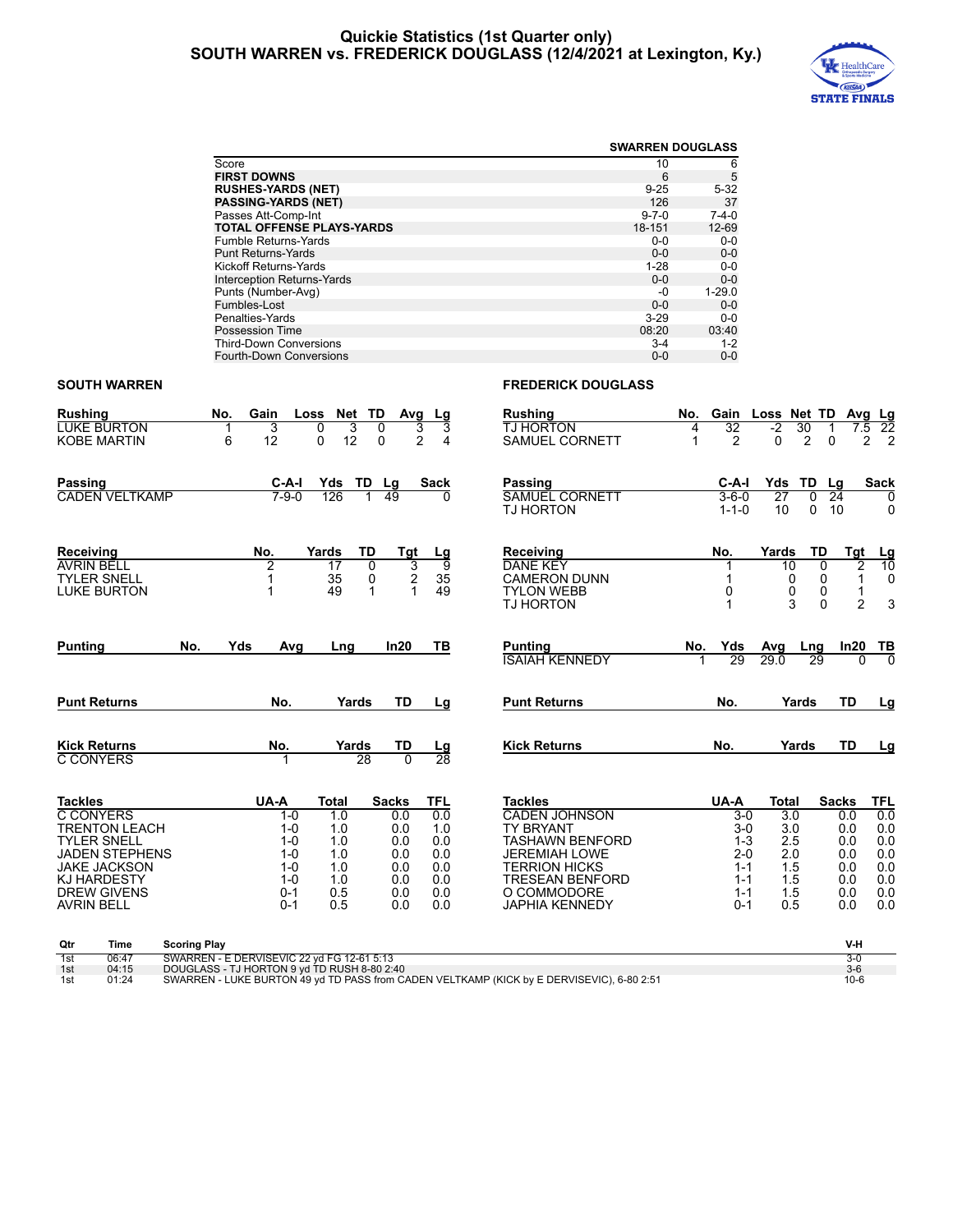#### **Play-by-Play Summary (2nd quarter) SOUTH WARREN vs. FREDERICK DOUGLASS (12/4/2021 at Lexington, Ky.)**



**P**

- 2-5 SWARREN43 Start of 2nd quarter, clock 12:00. [12:00]
- 2-5 SWARREN43 CADEN VELTKAMP pass complete to M WILLINGHAM for 4 yards to the SWARREN47 (JAPHIA KENNEDY).
- 3-1 SWARREN47 Timeout FREDERICK DOUGLASS, clock 11:24. [11:24]
- 3-1 SWARREN47 LUKE BURTON rush for 1 yard to the SWARREN48, fumble forced by TASHAWN BENFORD, fumble by LUKE BURTON recovered by DOUGLASS ISAIAH KENNEDY at 50 yardline, ISAIAH KENNEDY for 13 yards to the SWARREN37 (DeSHAWN BRIDGES).

*Drive Summary: 3 plays, 12 yards, 1:03*

#### **FREDERICK DOUGLASS drive start at 11:13, DOUGLASS ball on SWARREN37.**

1-10 SWARREN37 PENALTY DOUGLASS unsportsmanlike conduct off-setting, PENALTY SWARREN unsportsmanlike conduct off-setting, NO PLAY.

- 1-10 SWARREN37 SAMUEL CORNETT pass incomplete to DANE KEY. 2-10 SWARREN37 TJ HORTON rush for no gain to the SWARREN37 (TYLER SNELL).
- 3-10 SWARREN37 SAMUEL CORNETT pass incomplete to DANE KEY.
- 4-10 SWARREN37 ISAIAH KENNEDY punt 33 yards to the SWARREN4, downed.
- 
- *Drive Summary: 3 plays, 0 yards, 1:04*

#### **SOUTH WARREN drive start at 10:09.**

| $1 - 10$ | SWARREN04 KOBE MARTIN rush for 4 yards to the SWARREN8 (JALEN HAND).                                                                                                   |   |
|----------|------------------------------------------------------------------------------------------------------------------------------------------------------------------------|---|
| $2-6$    | SWARREN08 KOBE MARTIN rush for 1 yard to the SWARREN9 (J HARKLESS).                                                                                                    |   |
| $3 - 5$  | SWARREN09 CADEN VELTKAMP pass complete to AVRIN BELL for 56 yards to the DOUGLASS35, 1ST DOWN<br>SWARREN (TERRION HICKS).                                              | P |
| $1 - 10$ | DOUGLASS35 CADEN VELTKAMP pass complete to AVRIN BELL for 4 yards to the DOUGLASS31 (TASHAWN<br>BENFORD).                                                              |   |
| $2-6$    | DOUGLASS31 KOBE MARTIN rush for no gain to the DOUGLASS31, fumble forced by CADEN JOHNSON, fumble by<br>KOBE MARTIN recovered by SWARREN CADEN VELTKAMP at DOUGLASS45. |   |
| $3 - 20$ | DOUGLASS45 CADEN VELTKAMP pass complete to KOBE MARTIN for 26 yards to the DOUGLASS19, 1ST DOWN<br>SWARREN (TASHAWN BENFORD).                                          | Р |
| $1 - 10$ | DOUGLASS19 CADEN VELTKAMP pass complete to KOBE MARTIN for 4 yards to the DOUGLASS15 (TASHAWN<br>BENFORD).                                                             |   |
| $2-6$    | DOUGLASS15 TEAM rush for no gain to the DOUGLASS15, fumble by TEAM recovered by SWARREN CADEN<br>VELTKAMP at DOUGLASS21.                                               |   |
| $3 - 12$ | DOUGLASS21 CADEN VELTKAMP pass complete to TYLER SNELL for 21 yards to the DOUGLASS0, 1ST<br>DOWN SWARREN, TOUCHDOWN, clock 04:38. [04:38]                             | Р |
| 1-0      | DOUGLASS02 PENALTY SWARREN false start 90 yards to the SWARREN8.                                                                                                       |   |
|          |                                                                                                                                                                        |   |

**1-0 SWARREN08 E DERVISEVIC kick attempt good.**

#### **SOUTH WARREN 17, FREDERICK DOUGLASS 6**

*Drive Summary: 9 plays, 96 yards, 5:31*

E DERVISEVIC kickoff 52 yards to the DOUGLASS8, TY BRYANT return 18 yards to the DOUGLASS26 (DAVID HUDSON).

#### **FREDERICK DOUGLASS drive start at 04:32.**

1-10 DOUGLASS26 TJ HORTON rush for 1 yard to the DOUGLASS27 (JAKE JACKSON).

- **2-9 DOUGLASS27 SAMUEL CORNETT pass complete to DANE KEY for 73 yards to the SWARREN0, 1ST DOWN DOUGLASS, TOUCHDOWN, clock 03:47. [03:47]**
- 1-0 SWARREN02 SAMUEL CORNETT pass attempt failed, PENALTY SWARREN holding 1 yards to the SWARREN1, NO PLAY.
- 1-0 SWARREN01 THOMAS HOWARD rush attempt failed.

#### **SOUTH WARREN 17, FREDERICK DOUGLASS 12**

*Drive Summary: 2 plays, 74 yards, 0:45*

COOPER RANVIER kickoff 56 yards to the SWARREN4, C CONYERS return 26 yards to the SWARREN30, out-ofbounds (TASHAWN BENFORD).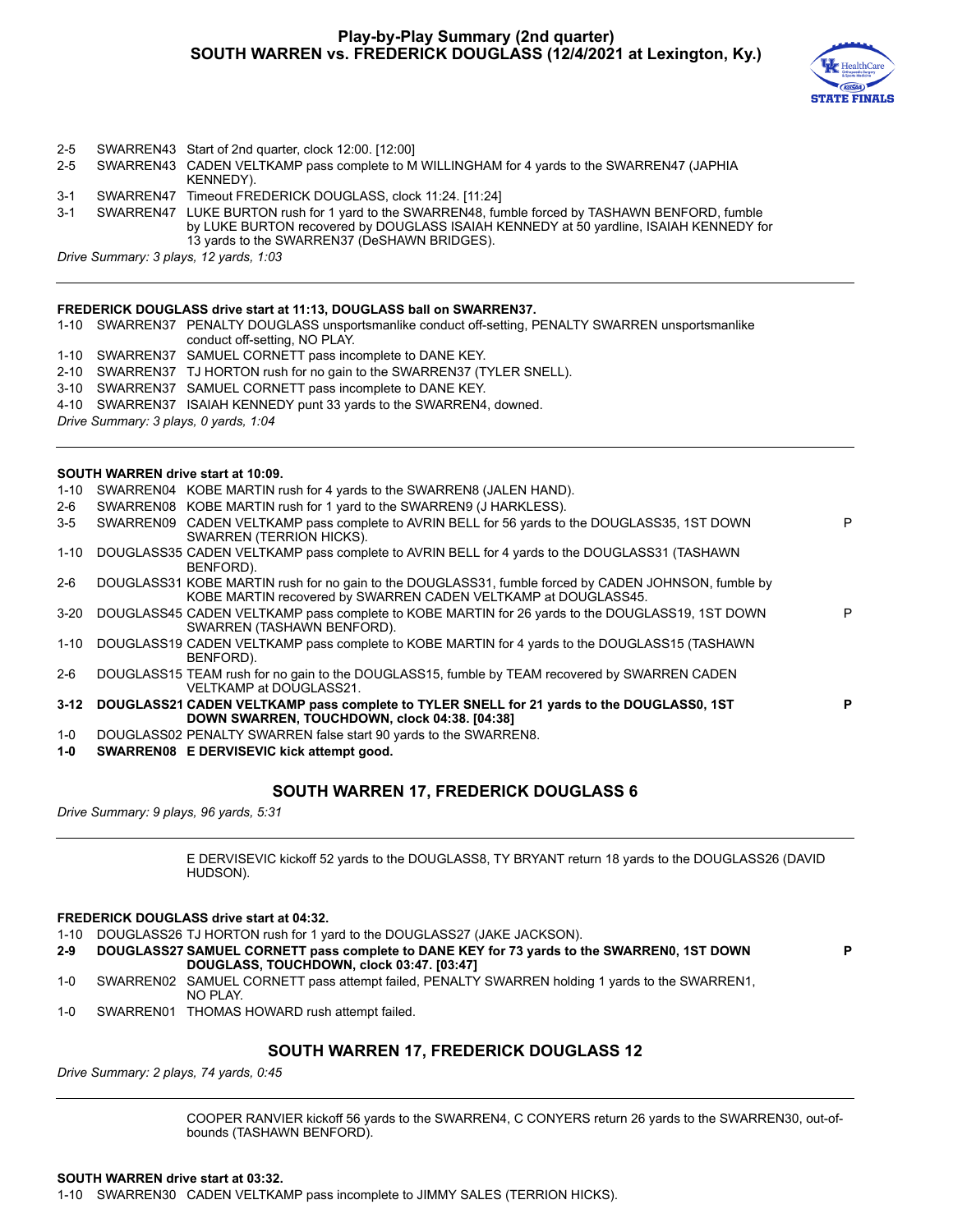|                                       | 2-10 SWARREN30 CADEN VELTKAMP pass incomplete to AVRIN BELL, PENALTY DOUGLASS holding 10 yards to the<br>SWARREN40, 1ST DOWN SWARREN, NO PLAY. |  |  |  |  |  |  |  |
|---------------------------------------|------------------------------------------------------------------------------------------------------------------------------------------------|--|--|--|--|--|--|--|
|                                       | 1-10 SWARREN40 CADEN VELTKAMP sacked for loss of 16 yards to the SWARREN24 (TRESEAN BENFORD).                                                  |  |  |  |  |  |  |  |
|                                       | 2-26 SWARREN24 CADEN VELTKAMP pass incomplete to AVRIN BELL.                                                                                   |  |  |  |  |  |  |  |
|                                       | 3-26 SWARREN24 AVRIN BELL rush for 7 yards to the SWARREN31 (CADEN JOHNSON).                                                                   |  |  |  |  |  |  |  |
|                                       | 4-19 SWARREN31 Timeout FREDERICK DOUGLASS, clock 02:15, [02:15]                                                                                |  |  |  |  |  |  |  |
|                                       | 4-19 SWARREN31 E DERVISEVIC punt 33 yards to the DOUGLASS36, DANE KEY return 5 yards to the DOUGLASS41                                         |  |  |  |  |  |  |  |
|                                       | (TYLER SNELL).                                                                                                                                 |  |  |  |  |  |  |  |
| Drive Summary: 4 plays, 1 yards, 1:26 |                                                                                                                                                |  |  |  |  |  |  |  |

#### **FREDERICK DOUGLASS drive start at 02:06.**

1-10 DOUGLASS41 SAMUEL CORNETT rush for 3 yards to the DOUGLASS44 (LUKE BURTON).

- 2-7 DOUGLASS44 DAVAUN HART rush for no gain to the DOUGLASS44 (TYLER SNELL).
- 3-7 DOUGLASS44 SAMUEL CORNETT pass complete to DAVAUN HART for 7 yards to the SWARREN49, 1ST DOWN DOUGLASS (PRESTON BURNS).
- 1-10 SWARREN49 SAMUEL CORNETT pass incomplete to CAMERON DUNN, PENALTY DOUGLASS pass interference 15 yards to the DOUGLASS36, NO PLAY.
- 1-25 DOUGLASS36 TJ HORTON rush for loss of 5 yards to the DOUGLASS31 (TRENTON LEACH).
- 2-30 DOUGLASS31 TJ HORTON rush for loss of 5 yards to the DOUGLASS26 (DAVID HUDSON).
- 3-35 DOUGLASS26 End of half, clock 00:00. [00:00]

*Drive Summary: 5 plays, -15 yards, 2:06*

#### **END OF 2ND QUARTER: SOUTH WARREN 17, FREDERICK DOUGLASS 12**

|                           |                                                   | <b>Time 1st Downs Conversions</b> |  |  |  |            |       |                                                      |          |
|---------------------------|---------------------------------------------------|-----------------------------------|--|--|--|------------|-------|------------------------------------------------------|----------|
| <b>Quarter Summary</b>    |                                                   |                                   |  |  |  |            |       | Score Poss R P X T 3rd 4th Rushing Passing Penalties |          |
| SOUTH WARREN              | $07:59$ 0 3 1 4 3-5                               |                                   |  |  |  | 0-0        | 7--21 | Რ-Გ-Ი-115                                            | $2 - 91$ |
| <b>FREDERICK DOUGLASS</b> | $04:01 \quad 0 \quad 2 \quad 0 \quad 2 \quad 1-2$ |                                   |  |  |  | <u>ດ-ດ</u> | .6--ი | 2-4-0-80                                             | $2 - 25$ |

P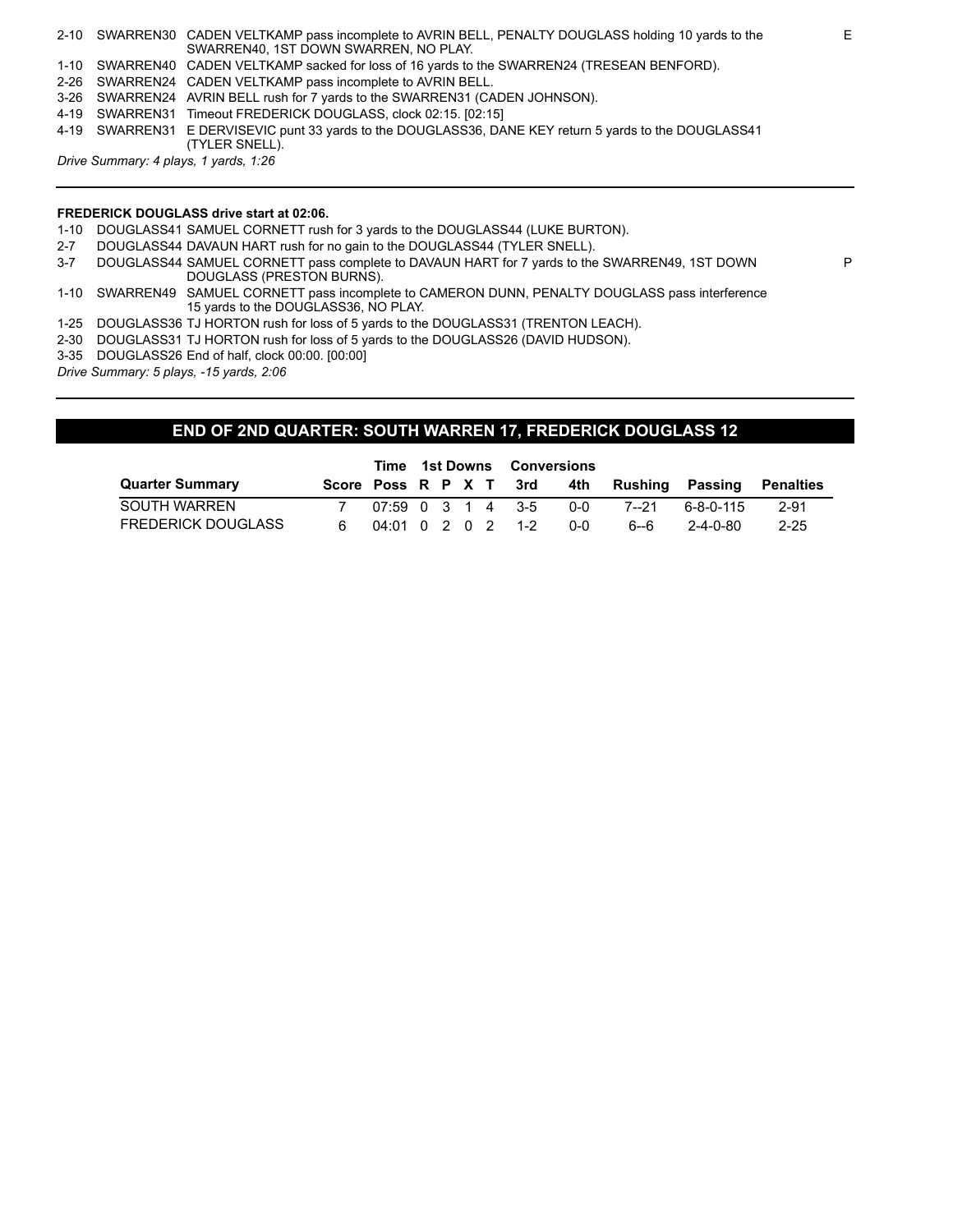#### **Quickie Statistics (Halftime Cumulative) SOUTH WARREN vs. FREDERICK DOUGLASS (12/4/2021 at Lexington, Ky.)**



|                                   |            | <b>SWARREN DOUGLASS</b> |
|-----------------------------------|------------|-------------------------|
| Score                             | 17         | 12                      |
| <b>FIRST DOWNS</b>                | 10         |                         |
| <b>RUSHES-YARDS (NET)</b>         | $16 - 4$   | 11-26                   |
| <b>PASSING-YARDS (NET)</b>        | 241        | 117                     |
| Passes Att-Comp-Int               | $17-13-0$  | $11 - 6 - 0$            |
| <b>TOTAL OFFENSE PLAYS-YARDS</b>  | 33-245     | $22 - 143$              |
| Fumble Returns-Yards              | $0 - 0$    | $1 - 13$                |
| <b>Punt Returns-Yards</b>         | $0 - 0$    | $1 - 5$                 |
| Kickoff Returns-Yards             | $2 - 54$   | $1 - 18$                |
| <b>Interception Returns-Yards</b> | $0 - 0$    | $0 - 0$                 |
| Punts (Number-Avg)                | $1 - 33.0$ | $1 - 29.0$              |
| Fumbles-Lost                      | $6 - 2$    | $0 - 0$                 |
| Penalties-Yards                   | $5 - 120$  | $2 - 25$                |
| Possession Time                   | 16:19      | 7:41                    |
| <b>Third-Down Conversions</b>     | $6-9$      | $2 - 4$                 |
| <b>Fourth-Down Conversions</b>    | $0 - 0$    | $0 - 0$                 |

#### **SOUTH WARREN FREDERICK DOUGLASS**

#### **Rushing No. Gain Loss Net TD Lg Avg** LUKE BURTON 2 4 0 4 0 3 2<br>KOBE MARTIN 9 17 0 17 0 4 1.9 KOBE MARTIN 9 17 0 17 0 4 1.9 **AVRIN BELL Rushing No. Gain Loss Net TD Lg Avg Rushing No. Gain Loss Net TD Lg**<br>
TJ HORTON 8 33 -12 21 1 22<br>
SAMUEL CORNETT 2 5 0 5 0 3 SAMUEL CORNETT 2 5 0 5 0 3 2.5<br>
DAVALIN HART 1 0 0 0 0 0 DAVAUN HART **Passing C-A-I Yds TD Lg Sack** CADEN VELTKAMP 13-17-0 225 2 56 1 **Passing C-A-I Yds TD Lg Sack** SAMUEL CORNETT 5-10-0 107 1 73 0 TJ HORTON **Receiving No. Yds TD Tgt Lg** KOBE MARTIN 2 30 0 2 26 AVRIN BELL 4 77 0 6 56<br>TYLER SNELL 2 56 1 3 35 TYLER SNELL 2 56 1 3 35 LUKE BURTON 1 49 1 1 **Receiving No. Yds TD Tgt Lg** 03 DANE KEY 2 83 1 5 73<br>
CAMERON DUNN 2 1 0 0 1 0 CAMERON DUNN  $\begin{array}{ccc} 1 & 0 & 0 \\ T{\rm YLON} & WEBB & 0 & 0 \end{array}$ TYLON WEBB 0 0 0 0 1<br>TJ HORTON 1 3 0 2 TJ HORTON 1 3 0 2 3 **Punting No. Yds Avg Lg In20 TB E DERVISEVIC Punting No. Yds Avg Lg In20 TB ISAIAH KENNEDY Punt Returns No. Yards TD Lg Punt Returns No. Yards TD Lg** Punt Returns **No.** No. Yards TD Lg<br>
DANE KEY 1 5 0 5 **Kick Returns No. Yards TD Lg C CONYERS Kick Returns No. Yards TD Lg** TY BRYANT 1 **Tackles UA-A Total Sacks TFL** TYLER SNELL 4-0 4.0 0.0 0.0<br>TRENTON LEACH 2-0 2.0 0.0 2.0 TRENTON LEACH 2-0 2.0 0.0 2.0 JAKE JACKSON 2-0 2.0 0.0 0.0 DAVID HUDSON 2-0 2.0 0.0 1.0 C CONYERS 1-0 1.0 0.0 0.0 PRESTON BURNS<br>DeSHAWN BRIDGES 1-0 1.0 0.0 0.0 DeSHAWN BRIDGES 1-0 1.0 0.0 0.0 LUKE BURTON **Tackles UA-A Total Sacks TFL** TASHAWN BENFORD 6-3 7.5 0.0 0.0<br>CADEN JOHNSON 5-0 5.0 0.0 0.0 CADEN JOHNSON 5-0 5.0 0.0 0.0<br>TY BRYANT 3-0 3.0 0.0 0.0 TY BRYANT  $3-0$   $3.0$   $0.0$  0.0<br>
TERRION HICKS 2-1 2.5 0.0 0.0<br>
TRESEAN BENFORD 2-1 2.5 1.0 1.0 TERRION HICKS 2-1 2.5 0.0 0.0 TRESEAN BENFORD 2-1 2.5 1.0 1.0 JEREMIAH LOWE 2-0 2.0 0.0 0.0 JAPHIA KENNEDY 1-1 1.5 0.0 0.0 O COMMODORE 1-1 1.5 0.0 0.0 **Qtr Time Scoring Play V-H**

| utr             | ı ıme | Scoring Play                                                                              | v-n     |
|-----------------|-------|-------------------------------------------------------------------------------------------|---------|
| 1st             | 06:47 | SWARREN - E DERVISEVIC 22 vd FG 12-61 5:13                                                | $3-0$   |
| 1st             | 04:15 | DOUGLASS - TJ HORTON 9 yd TD RUSH 8-80 2:40                                               | $3-6$   |
| 1st             | 01:24 | SWARREN - LUKE BURTON 49 yd TD PASS from CADEN VELTKAMP (KICK by E DERVISEVIC), 6-80 2:51 | $10-6$  |
| 2 <sub>nd</sub> | 04:38 | SWARREN - TYLER SNELL 21 yd TD PASS from CADEN VELTKAMP (KICK by E DERVISEVIC), 9-96 5:31 | $17-6$  |
| 2nd             | 03:47 | DOUGLASS - DANE KEY 73 yd TD PASS from SAMUEL CORNETT 2-74 0:45                           | $17-12$ |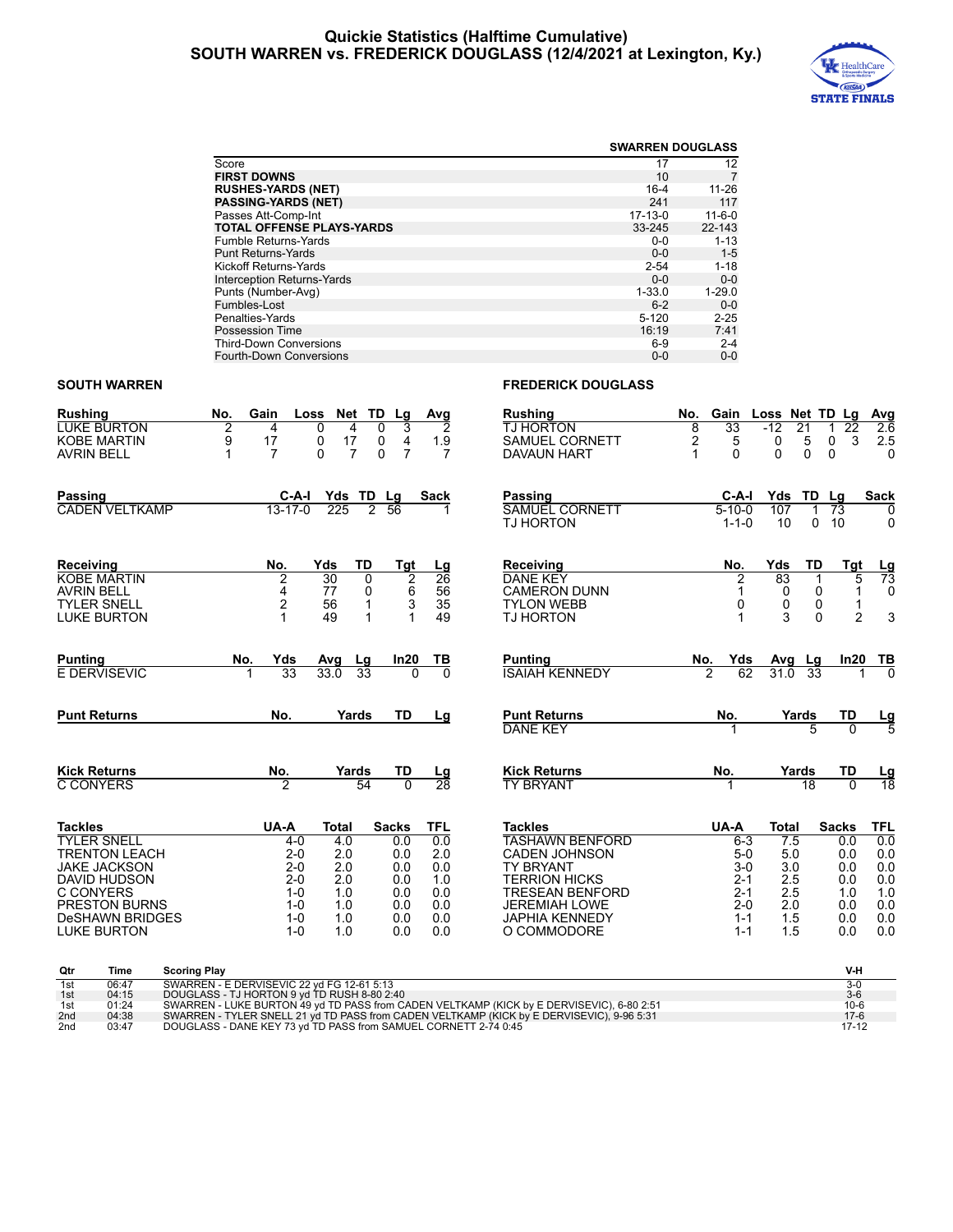#### **Quickie Statistics (2nd Quarter only) SOUTH WARREN vs. FREDERICK DOUGLASS (12/4/2021 at Lexington, Ky.)**



|                                   |             | <b>SWARREN DOUGLASS</b> |
|-----------------------------------|-------------|-------------------------|
| Score                             |             | 6                       |
| <b>FIRST DOWNS</b>                | 4           | 2                       |
| <b>RUSHES-YARDS (NET)</b>         | $7 - 21$    | $6 - 6$                 |
| <b>PASSING-YARDS (NET)</b>        | 115         | 80                      |
| Passes Att-Comp-Int               | $8 - 6 - 0$ | $4 - 2 - 0$             |
| <b>TOTAL OFFENSE PLAYS-YARDS</b>  | 15-94       | $10 - 74$               |
| Fumble Returns-Yards              | $0 - 0$     | $1 - 13$                |
| <b>Punt Returns-Yards</b>         | $0 - 0$     | $1 - 5$                 |
| Kickoff Returns-Yards             | $1 - 26$    | $1 - 18$                |
| <b>Interception Returns-Yards</b> | $0 - 0$     | $0 - 0$                 |
| Punts (Number-Avg)                | $1 - 33.0$  | $1 - 33.0$              |
| Fumbles-Lost                      | $3 - 1$     | $0 - 0$                 |
| Penalties-Yards                   | $2 - 91$    | $2 - 25$                |
| Possession Time                   | 07:59       | 04:01                   |
| <b>Third-Down Conversions</b>     | $3 - 5$     | $1 - 2$                 |
| <b>Fourth-Down Conversions</b>    | $0 - 0$     | $0 - 0$                 |

#### **SOUTH WARREN FREDERICK DOUGLASS**

| <b>Rushing</b>                          | <b>LUKE BURTON</b>                                                                                                                                        | No.                                                             | Gain                                                                    | Net<br>Loss<br>0                                           | TD<br>Avg<br>0                                | Lg                                            | Rushing<br><b>TJ HORTON</b>                                                                                                                                         | No.<br>4 | Gain                                                                    | Loss Net TD<br>$-10$ | -9                                            | 0<br>$-2.3$                                   | Avg_Lg<br>1                                   |
|-----------------------------------------|-----------------------------------------------------------------------------------------------------------------------------------------------------------|-----------------------------------------------------------------|-------------------------------------------------------------------------|------------------------------------------------------------|-----------------------------------------------|-----------------------------------------------|---------------------------------------------------------------------------------------------------------------------------------------------------------------------|----------|-------------------------------------------------------------------------|----------------------|-----------------------------------------------|-----------------------------------------------|-----------------------------------------------|
| <b>AVRIN BELL</b>                       | <b>KOBE MARTIN</b>                                                                                                                                        | 3<br>1                                                          | 5<br>$\overline{7}$                                                     | $\frac{5}{7}$<br>0<br>$\Omega$                             | 0<br>1.7<br>$\Omega$<br>$\overline{7}$        | 4<br>$\overline{7}$                           | SAMUEL CORNETT<br><b>DAVAUN HART</b>                                                                                                                                | 1<br>1   | 3<br>0                                                                  | 0<br>$\Omega$        | 3<br>$\mathbf{0}$                             | 0<br>$\Omega$                                 | 3<br>3<br>$\Omega$                            |
| Passing                                 | <b>CADEN VELTKAMP</b>                                                                                                                                     |                                                                 | C-A-I<br>$6 - 8 - 0$                                                    | Yds<br>TD Lg<br>99<br>1                                    | 56                                            | Sack                                          | Passing<br><b>SAMUEL CORNETT</b>                                                                                                                                    |          | C-A-I<br>$2 - 4 - 0$                                                    | 80                   | Yds TD                                        | Lg<br>73                                      | <b>Sack</b>                                   |
| <b>Receiving</b><br><b>AVRIN BELL</b>   | <b>KOBE MARTIN</b><br><b>TYLER SNELL</b>                                                                                                                  |                                                                 | No.<br>$\overline{2}$<br>2<br>1                                         | Yards<br>TD<br>30<br>0<br>60<br>0<br>$\mathbf{1}$<br>21    | Tgt<br>2<br>3                                 | Lg<br>$\overline{26}$<br>56<br>21             | <b>Receiving</b><br><b>DANE KEY</b>                                                                                                                                 | No.      |                                                                         | Yards<br>73          | TD                                            | $\frac{Tgt}{3}$                               | $\frac{\text{Lg}}{73}$                        |
| <b>Punting</b>                          | <b>E DERVISEVIC</b>                                                                                                                                       | No.                                                             | Yds<br>33                                                               | Avg<br>Lng<br>33.0<br>$\overline{33}$                      | In20                                          | TB<br>$\Omega$                                | <b>Punting</b><br><b>ISAIAH KENNEDY</b>                                                                                                                             | No.      | Yds<br>33                                                               | Avg<br>33.0          | Lng<br>$\overline{33}$                        | In20                                          | <u>ТВ</u>                                     |
| <b>Punt Returns</b>                     |                                                                                                                                                           |                                                                 | No.                                                                     | Yards                                                      | TD                                            | Lg                                            | <b>Punt Returns</b><br><b>DANE KEY</b>                                                                                                                              |          | No.                                                                     |                      | Yards<br>5                                    | TD<br>$\Omega$                                | $\frac{\text{Lg}}{5}$                         |
| <b>Kick Returns</b><br><b>C CONYERS</b> |                                                                                                                                                           |                                                                 | No.                                                                     | Yards<br>26                                                | TD<br>$\Omega$                                | <u>Lg</u><br>$\overline{26}$                  | <b>Kick Returns</b><br><b>TY BRYANT</b>                                                                                                                             |          | No.                                                                     |                      | Yards<br>$\overline{18}$                      | TD<br>$\Omega$                                | $\frac{\text{Lg}}{18}$                        |
| <b>Tackles</b>                          |                                                                                                                                                           |                                                                 | UA-A                                                                    | <b>Total</b>                                               | <b>Sacks</b>                                  | TFL                                           | <b>Tackles</b>                                                                                                                                                      |          | UA-A                                                                    | <b>Total</b>         |                                               | <b>Sacks</b>                                  | TFL                                           |
|                                         | <b>TYLER SNELL</b><br><b>DAVID HUDSON</b><br><b>TRENTON LEACH</b><br>PRESTON BURNS<br><b>DeSHAWN BRIDGES</b><br><b>LUKE BURTON</b><br><b>JAKE JACKSON</b> |                                                                 | $3-0$<br>$2 - 0$<br>$1 - 0$<br>$1 - 0$<br>$1 - 0$<br>$1 - 0$<br>$1 - 0$ | $\overline{3.0}$<br>2.0<br>1.0<br>1.0<br>1.0<br>1.0<br>1.0 | 0.0<br>0.0<br>0.0<br>0.0<br>0.0<br>0.0<br>0.0 | 0.0<br>1.0<br>1.0<br>0.0<br>0.0<br>0.0<br>0.0 | <b>TASHAWN BENFORD</b><br><b>CADEN JOHNSON</b><br><b>TERRION HICKS</b><br><b>JAPHIA KENNEDY</b><br><b>TRESEAN BENFORD</b><br><b>JALEN HAND</b><br><b>J HARKLESS</b> |          | $5-0$<br>$2 - 0$<br>$1 - 0$<br>$1 - 0$<br>$1 - 0$<br>$1 - 0$<br>$1 - 0$ |                      | 5.0<br>2.0<br>1.0<br>1.0<br>1.0<br>1.0<br>1.0 | 0.0<br>0.0<br>0.0<br>0.0<br>1.0<br>0.0<br>0.0 | 0.0<br>0.0<br>0.0<br>0.0<br>1.0<br>0.0<br>0.0 |
| Qtr                                     | Time                                                                                                                                                      | <b>Scoring Play</b>                                             |                                                                         |                                                            |                                               |                                               |                                                                                                                                                                     |          |                                                                         |                      |                                               | V-H                                           |                                               |
| 2nd<br>2 <sub>nd</sub>                  | 04:38<br>03:47                                                                                                                                            | DOUGLASS - DANE KEY 73 yd TD PASS from SAMUEL CORNETT 2-74 0:45 |                                                                         |                                                            |                                               |                                               | SWARREN - TYLER SNELL 21 yd TD PASS from CADEN VELTKAMP (KICK by E DERVISEVIC), 9-96 5:31                                                                           |          |                                                                         |                      |                                               | $17-6$<br>$17 - 12$                           |                                               |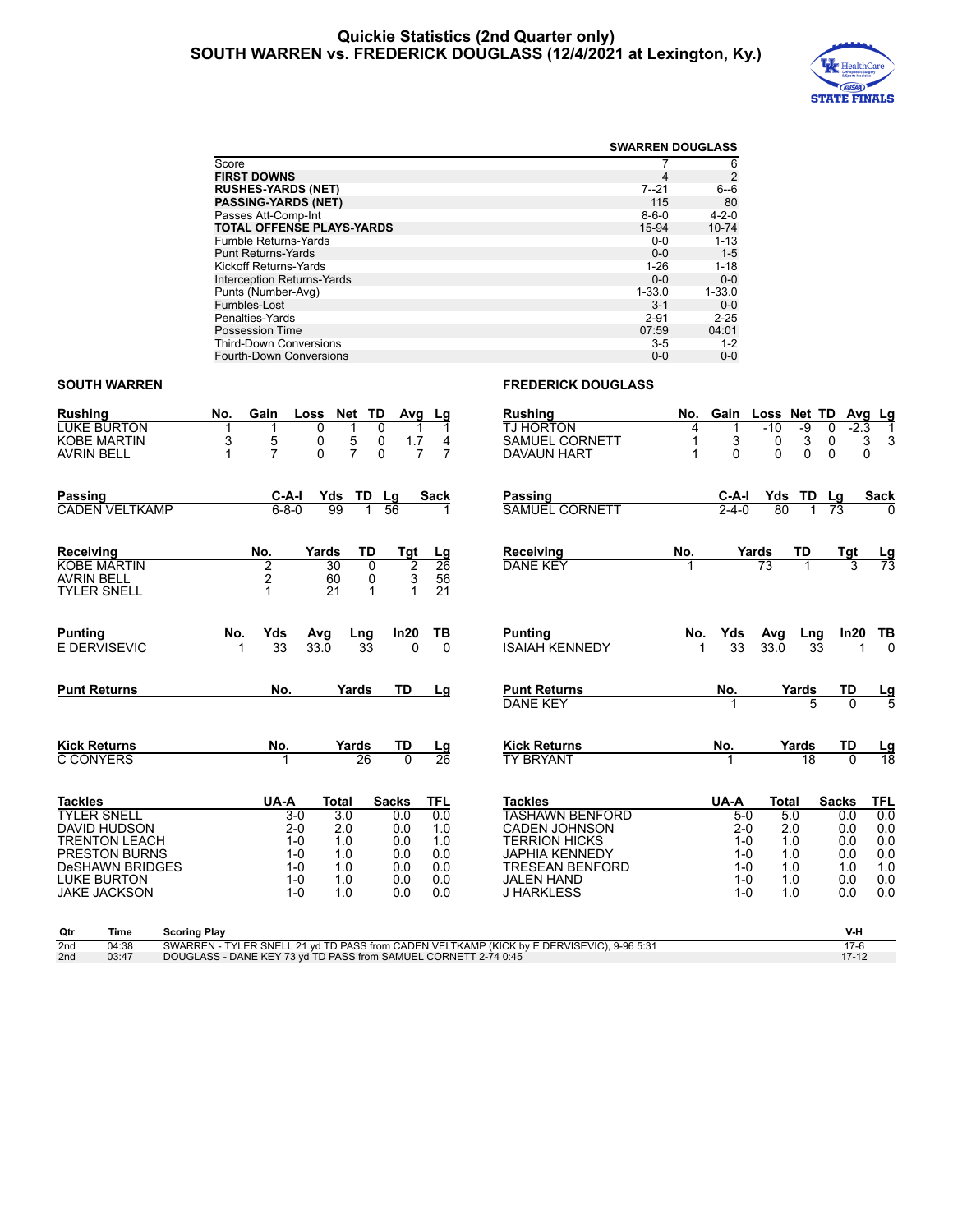

R

- 3-35 DOUGLASS26 Start of 3rd quarter, clock 12:00, SWARREN ball on SWARREN40. [12:00]
- 3-35 SWARREN40 PENALTY SWARREN offside 5 yards to the SWARREN35.
- 3-40 SWARREN35 E DERVISEVIC kickoff 57 yards to the DOUGLASS8, out-of-bounds, PENALTY SWARREN illegal procedure 5 yards to the SWARREN30, NO PLAY.

E DERVISEVIC kickoff 60 yards to the DOUGLASS10, TY BRYANT return 35 yards to the DOUGLASS45, out-ofbounds (DeSHAWN BRIDGES).

#### **FREDERICK DOUGLASS drive start at 11:53.**

1-10 DOUGLASS45 SAMUEL CORNETT pass complete to CAMERON DUNN for no gain to the DOUGLASS45 (JADEN STEPHENS).

- 2-10 DOUGLASS45 DAVAUN HART rush for 2 yards to the DOUGLASS47 (JAKE JACKSON).
- 3-8 DOUGLASS47 SAMUEL CORNETT pass incomplete to DAVAUN HART (DREW GIVENS).
- 4-8 DOUGLASS47 ISAIAH KENNEDY rush for loss of 2 yards to the DOUGLASS45 (GAVIN WILSON).

*Drive Summary: 4 plays, 0 yards, 1:22*

#### **SOUTH WARREN drive start at 10:31.**

*Fake Punt*

- 1-10 DOUGLASS45 KOBE MARTIN rush for 1 yard to the DOUGLASS44 (O COMMODORE).
- 2-9 DOUGLASS44 LUKE BURTON rush for 4 yards to the DOUGLASS40 (TASHAWN BENFORD).
- 3-5 DOUGLASS40 LUKE BURTON rush for 2 yards to the DOUGLASS38 (CADEN JOHNSON).
- 4-3 DOUGLASS38 CADEN VELTKAMP pass incomplete to TYLER SNELL, PENALTY DOUGLASS pass interference 15 yards to the DOUGLASS23, 1ST DOWN SWARREN, NO PLAY. E
- 1-10 DOUGLASS23 KOBE MARTIN rush for 1 yard to the DOUGLASS22 (TRESEAN BENFORD).
- 2-9 DOUGLASS22 KOBE MARTIN rush for 16 yards to the DOUGLASS6, 1ST DOWN SWARREN (O COMMODORE). R
- 1-0 DOUGLASS06 KOBE MARTIN rush for 2 yards to the DOUGLASS4 (DARION NEAL).
- 2-0 DOUGLASS04 CADEN VELTKAMP pass complete to LUKE BURTON for 1 yard to the DOUGLASS3 (DARION NEAL).
- 3-0 DOUGLASS03 CADEN VELTKAMP rush for 2 yards to the DOUGLASS1 (TY BRYANT).
- **4-0 DOUGLASS01 LUKE BURTON rush for 1 yard to the DOUGLASS0, TOUCHDOWN, clock 05:38. [05:38]**
- **1-0 DOUGLASS02 E DERVISEVIC kick attempt good.**

#### **SOUTH WARREN 24, FREDERICK DOUGLASS 12**

*Drive Summary: 9 plays, 45 yards, 4:53*

E DERVISEVIC kickoff 60 yards to the DOUGLASS0, touchback.

#### **FREDERICK DOUGLASS drive start at 05:38.**

- 1-10 DOUGLASS20 SAMUEL CORNETT pass incomplete to DANE KEY.
- 2-10 DOUGLASS20 TJ HORTON rush for 18 yards to the DOUGLASS38, fumble by TJ HORTON recovered by DOUGLASS TEAM at DOUGLASS41, 1ST DOWN DOUGLASS.
- 1-10 DOUGLASS41 SAMUEL CORNETT pass incomplete to CAMERON DUNN.
- 2-10 DOUGLASS41 TJ HORTON rush for 1 yard to the DOUGLASS42 (W TRUSSELL).
- 3-9 DOUGLASS42 SAMUEL CORNETT pass incomplete to DANE KEY.
- 4-9 DOUGLASS42 TEAM rush for no gain to the DOUGLASS42, fumble by TEAM recovered by SWARREN TEAM at DOUGLASS41.

*Drive Summary: 6 plays, 21 yards, 1:16*

#### **SOUTH WARREN drive start at 04:22.**

*Fake Punt*

- 1-10 DOUGLASS41 KOBE MARTIN rush for 2 yards to the DOUGLASS39 (JASIAH CLAY).
- 2-8 DOUGLASS39 KOBE MARTIN rush for 1 yard to the DOUGLASS38 (O COMMODORE).
- 3-7 DOUGLASS38 CADEN VELTKAMP pass complete to KOBE MARTIN for 1 yard to the DOUGLASS37 (TY BRYANT;TRESEAN BENFORD).
- 4-6 DOUGLASS37 E DERVISEVIC rush for 2 yards to the DOUGLASS35 (TRESEAN BENFORD).

*Drive Summary: 4 plays, 6 yards, 2:17*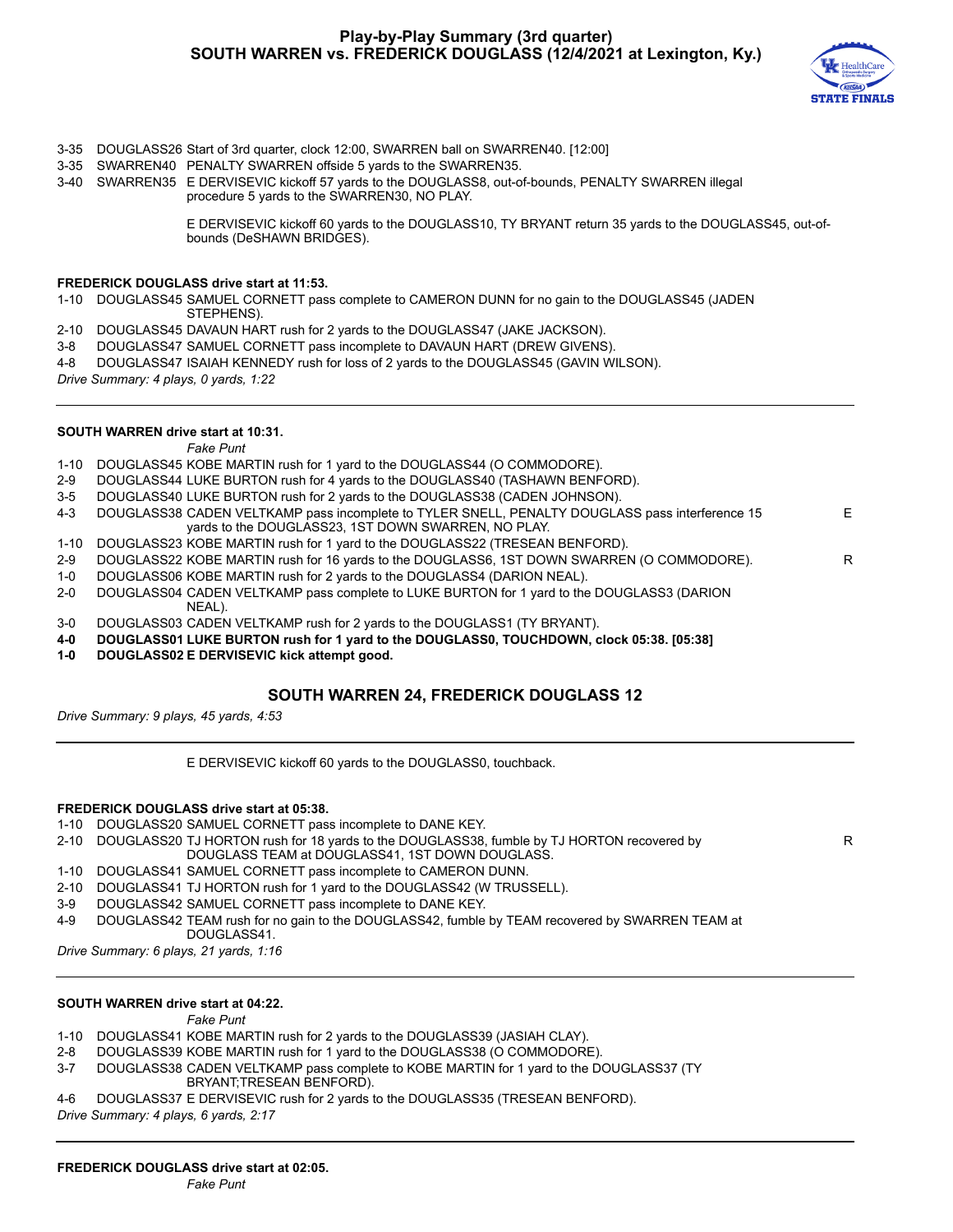1-10 DOUGLASS35 SAMUEL CORNETT pass incomplete to CAMERON DUNN.

- 2-10 DOUGLASS35 SAMUEL CORNETT pass complete to TYLON WEBB for loss of 2 yards to the DOUGLASS33 (AVRIN BELL).
- 3-12 DOUGLASS33 DAVAUN HART rush for loss of 2 yards to the DOUGLASS31 (DREW GIVENS).
- 4-14 DOUGLASS31 ISAIAH KENNEDY punt 26 yards to the SWARREN43, out-of-bounds.

*Drive Summary: 3 plays, -4 yards, 1:49*

#### **SOUTH WARREN drive start at 00:16.**

1-10 SWARREN43 CADEN VELTKAMP pass complete to KOBE MARTIN for 3 yards to the SWARREN46 (TASHAWN BENFORD).

#### **END OF 3RD QUARTER: SOUTH WARREN 24, FREDERICK DOUGLASS 12**

|                           |               |  |  | Time 1st Downs Conversions |                        |         |       |          |                           |
|---------------------------|---------------|--|--|----------------------------|------------------------|---------|-------|----------|---------------------------|
| <b>Quarter Summary</b>    |               |  |  |                            | Score Poss R P X T 3rd | 4th     |       |          | Rushing Passing Penalties |
| SOUTH WARREN              |               |  |  |                            | 07:26 1 0 1 2 0-3      | $1-2$   | 11-34 | 3-3-0-5  | -2-10                     |
| <b>FREDERICK DOUGLASS</b> | 04:34 1 0 0 1 |  |  |                            | 0-3                    | $0 - 2$ | ճ-19  | 2-7-0--2 | $1 - 15$                  |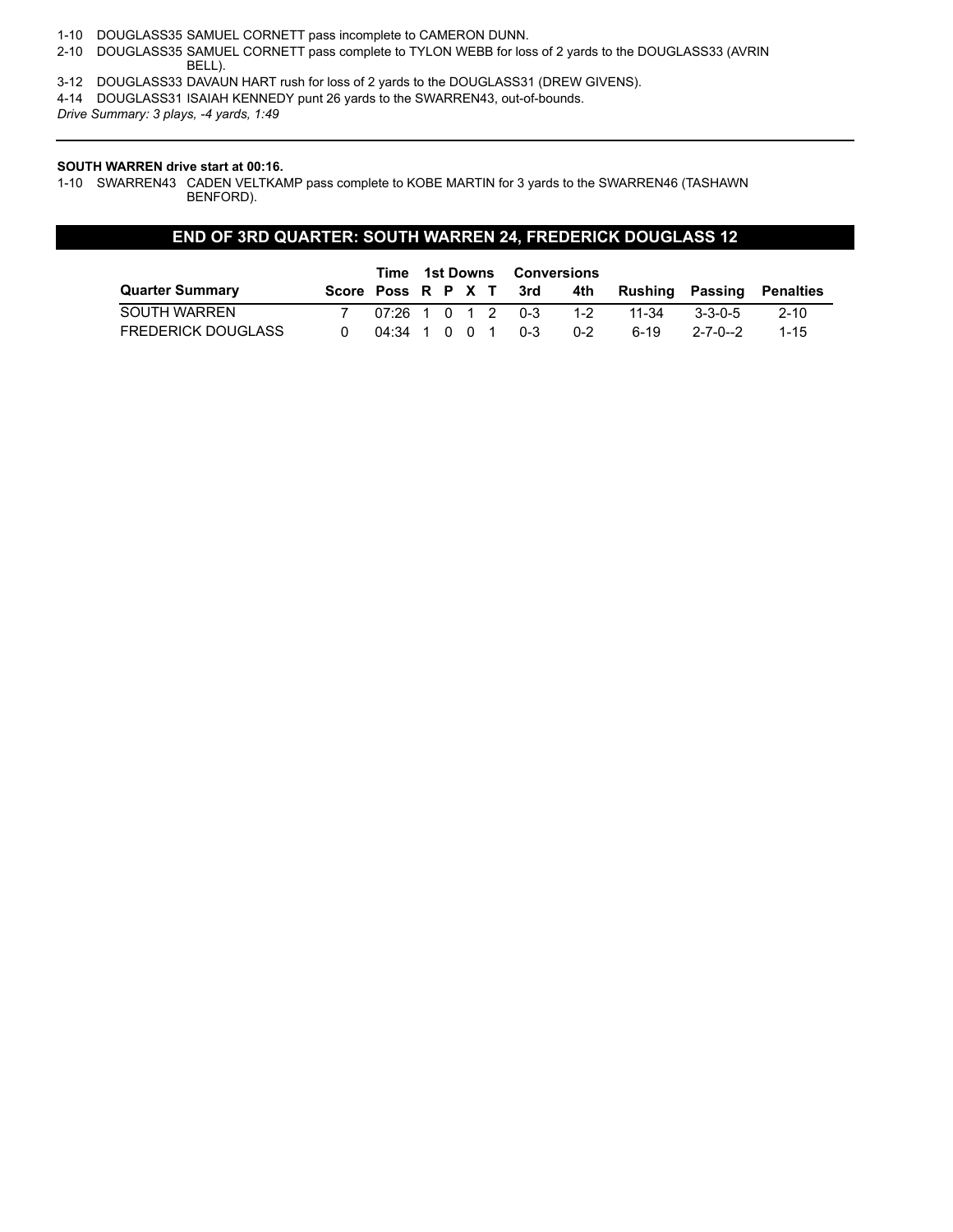#### **Quickie Statistics (3rd Quarter Cumulative) SOUTH WARREN vs. FREDERICK DOUGLASS (12/4/2021 at Lexington, Ky.)**



|                                   |               | <b>SWARREN DOUGLASS</b> |
|-----------------------------------|---------------|-------------------------|
| Score                             | 24            | 12                      |
| <b>FIRST DOWNS</b>                | 12            | 8                       |
| <b>RUSHES-YARDS (NET)</b>         | 27-38         | $17-45$                 |
| <b>PASSING-YARDS (NET)</b>        | 246           | 115                     |
| Passes Att-Comp-Int               | $20 - 16 - 0$ | $18 - 8 - 0$            |
| <b>TOTAL OFFENSE PLAYS-YARDS</b>  | 47-284        | 35-160                  |
| <b>Fumble Returns-Yards</b>       | 1-0           | $1 - 13$                |
| <b>Punt Returns-Yards</b>         | $0 - 0$       | $1 - 5$                 |
| Kickoff Returns-Yards             | $2 - 54$      | $2 - 53$                |
| <b>Interception Returns-Yards</b> | $0 - 0$       | $0 - 0$                 |
| Punts (Number-Avg)                | $1 - 33.0$    | $1 - 29.0$              |
| Fumbles-Lost                      | $6 - 2$       | $4 - 2$                 |
| Penalties-Yards                   | $7 - 130$     | $3-40$                  |
| Possession Time                   | 23:45         | 12:15                   |
| <b>Third-Down Conversions</b>     | $6 - 12$      | $2 - 7$                 |
| <b>Fourth-Down Conversions</b>    | $1 - 2$       | $0 - 2$                 |

### **SOUTH WARREN FREDERICK DOUGLASS**

| <b>Rushing</b>     | No. | Gain | Loss | <b>Net</b> | TD. | La | Ava | <b>Rushing</b><br>No.        | Gain | Loss | Net TD La |      | Ava |
|--------------------|-----|------|------|------------|-----|----|-----|------------------------------|------|------|-----------|------|-----|
| <b>LUKE BURTON</b> |     |      |      |            |     |    | -22 | TJ HORTON<br>10              | 52   | -12  | 40        | - 22 | 4   |
| KOBE MARTIN        |     | 40   |      | 40         |     | 16 |     | SAMUEL CORNETT               |      |      |           |      | 2.5 |
| <b>AVRIN BELL</b>  |     |      |      |            |     |    |     | <b>DAVAUN</b><br><b>HART</b> |      |      |           |      |     |
| E DERVISEVIC       |     |      |      |            |     |    |     |                              |      |      |           |      |     |

| <b>Passing</b>                                                                                                                                                                         |                     | $C-A-I$                                                                            | Yds                                                  | TD                                  | Lg                                                   | <b>Sack</b>                                          | <b>Passing</b>                                                                                                                                                                    |          | $C-A-I$                                                                    | Yds                                                  | TD                 | Lg                                                   | <b>Sack</b>                                          |
|----------------------------------------------------------------------------------------------------------------------------------------------------------------------------------------|---------------------|------------------------------------------------------------------------------------|------------------------------------------------------|-------------------------------------|------------------------------------------------------|------------------------------------------------------|-----------------------------------------------------------------------------------------------------------------------------------------------------------------------------------|----------|----------------------------------------------------------------------------|------------------------------------------------------|--------------------|------------------------------------------------------|------------------------------------------------------|
| <b>CADEN VELTKAMP</b>                                                                                                                                                                  |                     | $16 - 20 - 0$                                                                      | 230                                                  | $\overline{2}$                      | 56                                                   |                                                      | <b>SAMUEL CORNETT</b><br><b>TJ HORTON</b>                                                                                                                                         |          | $7 - 17 - 0$<br>$1 - 1 - 0$                                                | 105<br>10                                            | 1<br>$\mathbf 0$   | 73<br>10                                             | 0<br>$\Omega$                                        |
| Receiving                                                                                                                                                                              |                     | No.                                                                                | Yds<br>34                                            | TD                                  | Tgt                                                  | Lg<br>$\overline{26}$                                | Receiving                                                                                                                                                                         |          | No.                                                                        | Yds                                                  | TD                 | Tgt                                                  | $\frac{Lg}{73}$                                      |
| <b>KOBE MARTIN</b><br><b>AVRIN BELL</b><br><b>TYLER SNELL</b><br><b>LUKE BURTON</b>                                                                                                    |                     | 4<br>4<br>$\frac{2}{2}$                                                            | 77<br>56<br>50                                       | $\overline{0}$<br>0<br>$\mathbf{1}$ | 4<br>$^6_3$<br>$\overline{2}$                        | 56<br>35<br>49                                       | <b>DANE KEY</b><br><b>CAMERON DUNN</b><br><b>TYLON WEBB</b><br><b>TJ HORTON</b>                                                                                                   |          | $\overline{2}$<br>$\frac{2}{1}$                                            | 83<br>$\frac{0}{-2}$                                 | 0<br>0<br>$\Omega$ | $\frac{4}{2}$                                        | $\frac{0}{-2}$                                       |
| <b>Punting</b><br><b>E DERVISEVIC</b>                                                                                                                                                  | No.                 | Yds<br>$\overline{33}$                                                             | Avg<br>33.0                                          | Lg<br>33                            | In20<br>$\Omega$                                     | TВ<br>$\overline{0}$                                 | <b>Punting</b><br><b>ISAIAH KENNEDY</b>                                                                                                                                           | No.<br>3 | Yds<br>88                                                                  | Avg Lg<br>29.3                                       | 33                 | In20                                                 | $\frac{TB}{0}$                                       |
| <b>Punt Returns</b>                                                                                                                                                                    |                     | No.                                                                                |                                                      | Yards                               | TD                                                   | Lg                                                   | <b>Punt Returns</b><br><b>DANE KEY</b>                                                                                                                                            |          | No.<br>1                                                                   |                                                      | Yards<br>5         | TD<br>$\Omega$                                       | $\frac{\text{Lg}}{5}$                                |
| <b>Kick Returns</b>                                                                                                                                                                    |                     | No.                                                                                | Yards                                                |                                     | TD                                                   | <u>Lg</u>                                            | <b>Kick Returns</b>                                                                                                                                                               |          | No.                                                                        | Yards                                                |                    | TD                                                   | $\frac{\text{Lg}}{35}$                               |
| <b>C CONYERS</b>                                                                                                                                                                       |                     | $\overline{2}$                                                                     |                                                      | 54                                  | $\Omega$                                             | $\overline{28}$                                      | <b>TY BRYANT</b>                                                                                                                                                                  |          | $\overline{2}$                                                             |                                                      | 53                 | $\overline{0}$                                       |                                                      |
| <b>Tackles</b>                                                                                                                                                                         |                     | UA-A                                                                               | Total                                                |                                     | <b>Sacks</b>                                         | <b>TFL</b>                                           | <b>Tackles</b>                                                                                                                                                                    |          | UA-A                                                                       | Total                                                |                    | <b>Sacks</b>                                         | TFL                                                  |
| <b>TYLER SNELL</b><br><b>JAKE JACKSON</b><br><b>TRENTON LEACH</b><br><b>DeSHAWN BRIDGES</b><br><b>JADEN STEPHENS</b><br><b>DAVID HUDSON</b><br><b>DREW GIVENS</b><br><b>AVRIN BELL</b> |                     | $4 - 0$<br>$3-0$<br>$2 - 0$<br>$2 - 0$<br>$2 - 0$<br>$2 - 0$<br>$1 - 1$<br>$1 - 1$ | 4.0<br>3.0<br>2.0<br>2.0<br>2.0<br>2.0<br>1.5<br>1.5 |                                     | 0.0<br>0.0<br>0.0<br>0.0<br>0.0<br>0.0<br>0.0<br>0.0 | 0.0<br>0.0<br>2.0<br>0.0<br>0.0<br>1.0<br>1.0<br>1.0 | <b>TASHAWN BENFORD</b><br><b>CADEN JOHNSON</b><br><b>TRESEAN BENFORD</b><br><b>TY BRYANT</b><br>O COMMODORE<br><b>TERRION HICKS</b><br><b>JEREMIAH LOWE</b><br><b>DARION NEAL</b> |          | $8-3$<br>$6-0$<br>$4-2$<br>$4 - 1$<br>4-1<br>$2 - 1$<br>$2 - 0$<br>$2 - 0$ | 9.5<br>6.0<br>5.0<br>4.5<br>4.5<br>2.5<br>2.0<br>2.0 |                    | 0.0<br>0.0<br>1.0<br>0.0<br>0.0<br>0.0<br>0.0<br>0.0 | 0.0<br>0.0<br>1.0<br>0.0<br>0.0<br>0.0<br>0.0<br>0.0 |
| Qtr<br>Time                                                                                                                                                                            | <b>Scoring Play</b> |                                                                                    |                                                      |                                     |                                                      |                                                      |                                                                                                                                                                                   |          |                                                                            |                                                      |                    | V-H                                                  |                                                      |

| Qtr             | Time  | <b>Scoring Play</b>                                                                       | V-H     |
|-----------------|-------|-------------------------------------------------------------------------------------------|---------|
| 1st             | 06:47 | SWARREN - E DERVISEVIC 22 vd FG 12-61 5:13                                                |         |
| 1st             | 04:15 | DOUGLASS - TJ HORTON 9 vd TD RUSH 8-80 2:40                                               | $3-6$   |
| 1st             | 01:24 | SWARREN - LUKE BURTON 49 yd TD PASS from CADEN VELTKAMP (KICK by E DERVISEVIC). 6-80 2:51 | $10-6$  |
| 2 <sub>nd</sub> | 04:38 | SWARREN - TYLER SNELL 21 yd TD PASS from CADEN VELTKAMP (KICK by E DERVISEVIC), 9-96 5:31 | $17-6$  |
| 2 <sub>nd</sub> | 03:47 | DOUGLASS - DANE KEY 73 vd TD PASS from SAMUEL CORNETT 2-74 0:45                           | $17-12$ |
| 3rd             | 05:38 | SWARREN - LUKE BURTON 1 yd TD RUSH (KICK by E DERVISEVIC), 9-45 4:53                      | $24-12$ |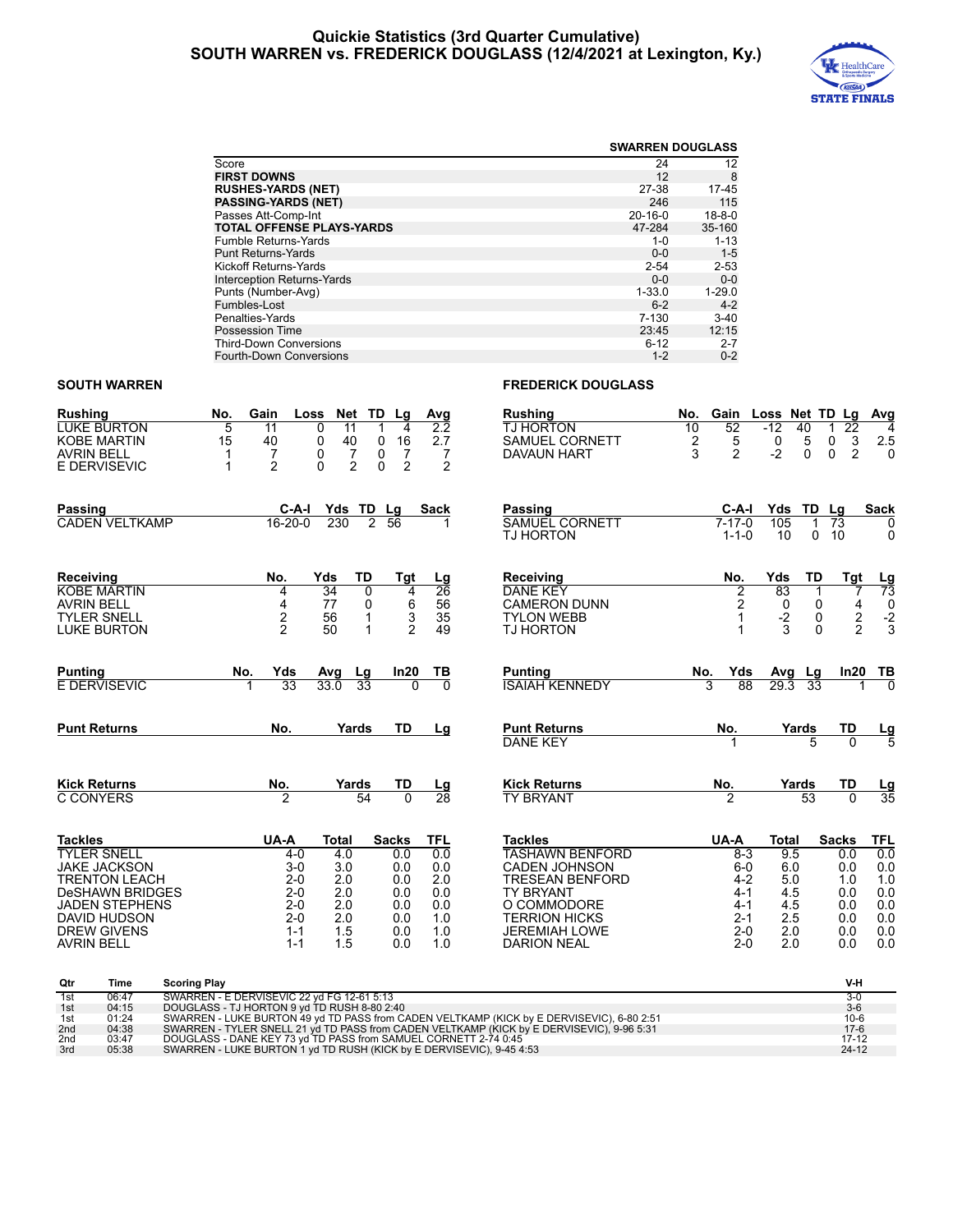#### **Quickie Statistics (3rd Quarter only) SOUTH WARREN vs. FREDERICK DOUGLASS (12/4/2021 at Lexington, Ky.)**



|                                   |             | <b>SWARREN DOUGLASS</b> |
|-----------------------------------|-------------|-------------------------|
| Score                             |             | 0                       |
| <b>FIRST DOWNS</b>                | 2           |                         |
| <b>RUSHES-YARDS (NET)</b>         | $11 - 34$   | $6 - 19$                |
| <b>PASSING-YARDS (NET)</b>        | 5           | $-2$                    |
| Passes Att-Comp-Int               | $3 - 3 - 0$ | $7 - 2 - 0$             |
| <b>TOTAL OFFENSE PLAYS-YARDS</b>  | 14-39       | $13 - 17$               |
| <b>Fumble Returns-Yards</b>       | $1 - 0$     | $0-0$                   |
| <b>Punt Returns-Yards</b>         | $0 - 0$     | $0 - 0$                 |
| Kickoff Returns-Yards             | $0 - 0$     | $1 - 35$                |
| <b>Interception Returns-Yards</b> | $0 - 0$     | $0 - 0$                 |
| Punts (Number-Avg)                | -0          | $1 - 26.0$              |
| Fumbles-Lost                      | $0 - 0$     | $2 - 1$                 |
| Penalties-Yards                   | $2 - 10$    | $1 - 15$                |
| Possession Time                   | 07:26       | 04:34                   |
| <b>Third-Down Conversions</b>     | $0 - 3$     | $0 - 3$                 |
| Fourth-Down Conversions           | $1 - 2$     | $0 - 2$                 |

#### **SOUTH WARREN FREDERICK DOUGLASS**

| <b>Rushing</b>                                           | No.                 | Gain<br>Loss                                                         | Net                                       | TD<br>Avg                   | Lg                                          | <b>Rushing</b>                                      | No.                 | Gain<br>Loss         | Net                         | TD                    | Avg<br>Lg                                                |
|----------------------------------------------------------|---------------------|----------------------------------------------------------------------|-------------------------------------------|-----------------------------|---------------------------------------------|-----------------------------------------------------|---------------------|----------------------|-----------------------------|-----------------------|----------------------------------------------------------|
| <b>LUKE BURTON</b><br><b>KOBE MARTIN</b><br>E DERVISEVIC |                     | 3<br>23<br>6<br>2                                                    | 0<br>7<br>$\frac{23}{2}$<br>0<br>$\Omega$ | 2.3<br>0<br>3.8<br>$\Omega$ | 4<br>16<br>$\mathfrak{p}$<br>$\mathfrak{p}$ | <b>TJ HORTON</b><br><b>DAVAUN HART</b>              | 2<br>$\overline{c}$ | 19<br>$\overline{c}$ | 19<br>0<br>$-2$<br>$\Omega$ | $\Omega$<br>$\Omega$  | $\overline{18}$<br>9.5<br>$\overline{2}$<br>$\mathbf{0}$ |
| <b>Passing</b><br><b>CADEN VELTKAMP</b>                  |                     | C-A-I<br>$3 - 3 - 0$                                                 | Yds TD<br>$\overline{5}$                  | Lg<br>3                     | Sack<br>$\Omega$                            | Passing<br><b>SAMUEL CORNETT</b>                    |                     | C-A-I<br>$2 - 7 - 0$ | Yds TD<br>-2                | <u>Lg</u><br>$\Omega$ | Sack<br>$\Omega$                                         |
| Receiving<br><b>KOBE MARTIN</b><br><b>LUKE BURTON</b>    |                     | No.<br>2                                                             | TD<br>Yards<br>0<br>4<br>0<br>1           | Tgt<br>$\overline{2}$       | $\frac{Lg}{3}$                              | Receiving<br><b>DANE KEY</b><br><b>CAMERON DUNN</b> |                     | No.<br>0             | Yards<br>0<br>0             | TD<br>$\Omega$<br>0   | Tgt<br><u>Lg</u><br>2<br>3<br>0                          |
| <b>Punting</b>                                           | No.                 | Yds<br>Avg                                                           | Lng                                       | In20                        | ΤВ                                          | <b>TYLON WEBB</b><br><b>Punting</b>                 |                     | 1<br>No.<br>Yds      | $-2$<br>Avg                 | $\Omega$<br>Lng       | $\mathbf{1}$<br>$-2$<br>ln20<br>TВ                       |
| <b>Punt Returns</b>                                      |                     | No.                                                                  | Yards                                     | TD                          | Lg                                          | <b>ISAIAH KENNEDY</b><br><b>Punt Returns</b>        |                     | 26<br>No.            | 26.0<br>Yards               | $\overline{26}$<br>TD | $\overline{0}$<br>$\Omega$<br>Lg                         |
| <b>Kick Returns</b>                                      |                     | No.                                                                  | Yards                                     | TD                          | Lg                                          | <b>Kick Returns</b><br><b>TY BRYANT</b>             |                     | No.                  | Yards                       | TD<br>35<br>$\Omega$  | $\frac{\text{Lg}}{35}$                                   |
| <b>Tackles</b>                                           |                     | UA-A                                                                 | <b>Total</b>                              | <b>Sacks</b>                | <b>TFL</b>                                  | <b>Tackles</b>                                      |                     | UA-A                 | <b>Total</b>                | <b>Sacks</b>          | <b>TFL</b>                                               |
| <b>DeSHAWN BRIDGES</b>                                   |                     | $1 - 0$                                                              | 1.0                                       | 0.0                         | 0.0                                         | O COMMODORE                                         |                     | $3-0$                | $\overline{3.0}$            | 0.0                   | 0.0                                                      |
| <b>JADEN STEPHENS</b><br><b>DREW GIVENS</b>              |                     | $1 - 0$<br>$1 - 0$                                                   | 1.0<br>1.0                                | 0.0<br>0.0                  | 0.0<br>1.0                                  | <b>TRESEAN BENFORD</b><br><b>TASHAWN BENFORD</b>    |                     | $2 - 1$<br>$2 - 0$   | 2.5<br>2.0                  | 0.0<br>0.0            | 0.0<br>0.0                                               |
| <b>AVRIN BELL</b>                                        |                     | $1 - 0$                                                              | 1.0                                       | 0.0                         | 1.0                                         | <b>DARION NEAL</b>                                  |                     | $2 - 0$              | 2.0                         | 0.0                   | 0.0                                                      |
| <b>W TRUSSELL</b>                                        |                     | $1 - 0$                                                              | 1.0                                       | 0.0                         | 0.0                                         | <b>TY BRYANT</b>                                    |                     | $1 - 1$              | 1.5                         | 0.0                   | 0.0                                                      |
| <b>JAKE JACKSON</b>                                      |                     | $1 - 0$                                                              | 1.0                                       | 0.0                         | 0.0                                         | <b>CADEN JOHNSON</b>                                |                     | $1 - 0$              | 1.0                         | 0.0                   | 0.0                                                      |
| <b>GAVIN WILSON</b>                                      |                     | $1 - 0$                                                              | 1.0                                       | 0.0                         | 1.0                                         | <b>JASIAH CLAY</b>                                  |                     | $1 - 0$              | 1.0                         | 0.0                   | 0.0                                                      |
| Qtr<br><b>Time</b>                                       | <b>Scoring Play</b> |                                                                      |                                           |                             |                                             |                                                     |                     |                      |                             |                       | V-H                                                      |
| 3rd<br>05:38                                             |                     | SWARREN - LUKE BURTON 1 yd TD RUSH (KICK by E DERVISEVIC), 9-45 4:53 |                                           |                             |                                             |                                                     |                     |                      |                             |                       | $24 - 12$                                                |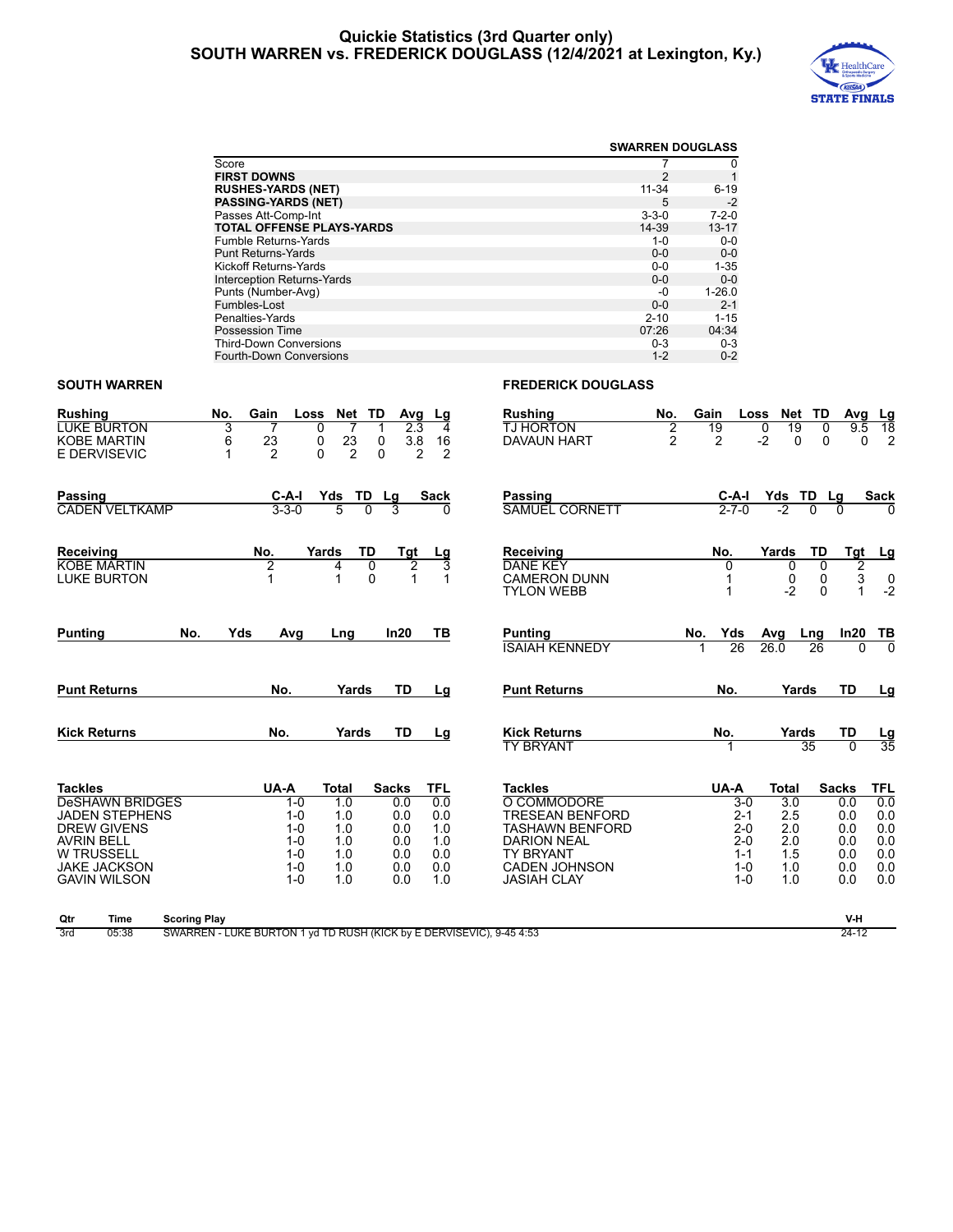#### **Play-by-Play Summary (4th quarter) SOUTH WARREN vs. FREDERICK DOUGLASS (12/4/2021 at Lexington, Ky.)**



| $2 - 7$<br>$2 - 7$<br>$1 - 10$<br>$2 - 9$ |           | SWARREN46 Start of 4th quarter, clock 12:00. [12:00]<br>SWARREN46 KOBE MARTIN rush for 8 yards to the DOUGLASS46, 1ST DOWN SWARREN (ISAIAH KENNEDY).<br>DOUGLASS46 KOBE MARTIN rush for 1 yard to the DOUGLASS45 (O COMMODORE).<br>DOUGLASS45 CADEN VELTKAMP pass complete to KOBE MARTIN for no gain to the DOUGLASS45 (TRESEAN<br>BENFORD). | R |
|-------------------------------------------|-----------|-----------------------------------------------------------------------------------------------------------------------------------------------------------------------------------------------------------------------------------------------------------------------------------------------------------------------------------------------|---|
| $3-9$                                     |           | DOUGLASS45 CADEN VELTKAMP pass incomplete to AVRIN BELL.                                                                                                                                                                                                                                                                                      |   |
| 4-9                                       |           | DOUGLASS45 E DERVISEVIC punt 13 yards to the DOUGLASS32, out-of-bounds.                                                                                                                                                                                                                                                                       |   |
|                                           |           | Drive Summary: 5 plays, 12 yards, 2:49                                                                                                                                                                                                                                                                                                        |   |
|                                           |           |                                                                                                                                                                                                                                                                                                                                               |   |
|                                           |           | <b>FREDERICK DOUGLASS drive start at 09:27.</b>                                                                                                                                                                                                                                                                                               |   |
| $1 - 10$                                  |           | DOUGLASS32 SAMUEL CORNETT pass complete to DANE KEY for 14 yards to the DOUGLASS46, 1ST DOWN<br>DOUGLASS (JADEN STEPHENS).                                                                                                                                                                                                                    | P |
| $1 - 10$                                  |           | DOUGLASS46 SAMUEL CORNETT pass incomplete to TYLON WEBB.                                                                                                                                                                                                                                                                                      |   |
| $2 - 10$                                  |           | DOUGLASS46 SAMUEL CORNETT pass complete to CAMERON DUNN for 47 yards to the SWARREN7, 1ST DOWN<br>DOUGLASS, out-of-bounds (JADEN STEPHENS).                                                                                                                                                                                                   | P |
| 1-0                                       |           | SWARREN07 TJ HORTON rush for no gain to the SWARREN7 (AVRIN BELL).                                                                                                                                                                                                                                                                            |   |
| $2 - 0$                                   |           | SWARREN07 SAMUEL CORNETT pass incomplete to DANE KEY.                                                                                                                                                                                                                                                                                         |   |
| $3-0$                                     |           | SWARREN07 TY BRYANT rush for 1 yard to the SWARREN6 (DREW GIVENS).                                                                                                                                                                                                                                                                            |   |
| 4-0                                       |           | SWARREN06 PENALTY DOUGLASS false start 5 yards to the SWARREN11.                                                                                                                                                                                                                                                                              |   |
| 4-0                                       | SWARREN11 | SAMUEL CORNETT pass incomplete to DANE KEY (C CONYERS), PENALTY SWARREN pass<br>interference 6 yards to the SWARREN5, NO PLAY.                                                                                                                                                                                                                |   |
| 4-0                                       |           | SWARREN05 Timeout FREDERICK DOUGLASS, clock 07:07. [07:07]                                                                                                                                                                                                                                                                                    |   |
| 4-0                                       |           | SWARREN05 SAMUEL CORNETT pass complete to DANE KEY for 5 yards to the SWARREN0, TOUCHDOWN,<br>clock 07:01. [07:01]                                                                                                                                                                                                                            |   |
| 1-0                                       |           | SWARREN02 COOPER RANVIER kick attempt good.                                                                                                                                                                                                                                                                                                   |   |
|                                           |           |                                                                                                                                                                                                                                                                                                                                               |   |

#### **SOUTH WARREN 24, FREDERICK DOUGLASS 19**

*Drive Summary: 7 plays, 68 yards, 2:26*

COOPER RANVIER kickoff 60 yards to the SWARREN0, touchback.

#### **SOUTH WARREN drive start at 07:00.**

| 1-10    | SWARREN20 KOBE MARTIN rush for 4 yards to the SWARREN24 (TYLEIK MAXWELL).                           |   |
|---------|-----------------------------------------------------------------------------------------------------|---|
| 2-6     | SWARREN24 CADEN VELTKAMP pass complete to AVRIN BELL for 18 yards to the SWARREN42, 1ST DOWN        | P |
|         | SWARREN, out-of-bounds (JEREMIAH LOWE).                                                             |   |
| 1-10    | SWARREN42 KOBE MARTIN rush for 2 yards to the SWARREN44 (TY BRYANT).                                |   |
| 2-8     | SWARREN44 KOBE MARTIN rush for 6 yards to the 50 yardline, fumble forced by CAMERON DUNN, fumble by |   |
|         | KOBE MARTIN recovered by SWARREN KEEGAN MILBY at DOUGLASS49.                                        |   |
| 3-1     | DOUGLASS49 LUKE BURTON rush for 11 yards to the DOUGLASS38, 1ST DOWN SWARREN (ISAIAH KENNEDY).      | R |
| 1-10    | DOUGLASS38 LUKE BURTON rush for 4 yards to the DOUGLASS34 (CADEN JOHNSON).                          |   |
| 2-6     | DOUGLASS34 LUKE BURTON rush for 3 yards to the DOUGLASS31 (ISAIAH KENNEDY).                         |   |
| $3 - 3$ | DOUGLASS31 CADEN VELTKAMP pass complete to TYLER SNELL for 31 yards to the DOUGLASS0, 1ST           | P |
|         | DOWN SWARREN, TOUCHDOWN, clock 02:09. [02:09]                                                       |   |
|         |                                                                                                     |   |

**1-0 DOUGLASS02 E DERVISEVIC pass attempt to LUKE BURTON good.**

#### **SOUTH WARREN 32, FREDERICK DOUGLASS 19**

*Drive Summary: 8 plays, 80 yards, 4:51*

E DERVISEVIC kickoff 60 yards to the DOUGLASS0, touchback.

**FREDERICK DOUGLASS drive start at 02:09.**

|     | 1-10 DOUGLASS20 SAMUEL CORNETT pass complete to DANE KEY for 53 yards to the SWARREN27, 1ST DOWN<br>DOUGLASS (PRESTON BURNS).                   | P        |
|-----|-------------------------------------------------------------------------------------------------------------------------------------------------|----------|
|     | 1-10 SWARREN27 SAMUEL CORNETT pass complete to CAMERON DUNN for 27 yards to the SWARREN0, 1ST<br>DOWN DOUGLASS, TOUCHDOWN, clock 01:48. [01:48] | <b>P</b> |
| 1-0 | SWARREN02 COOPER RANVIER kick attempt good.                                                                                                     |          |

#### **SOUTH WARREN 32, FREDERICK DOUGLASS 26**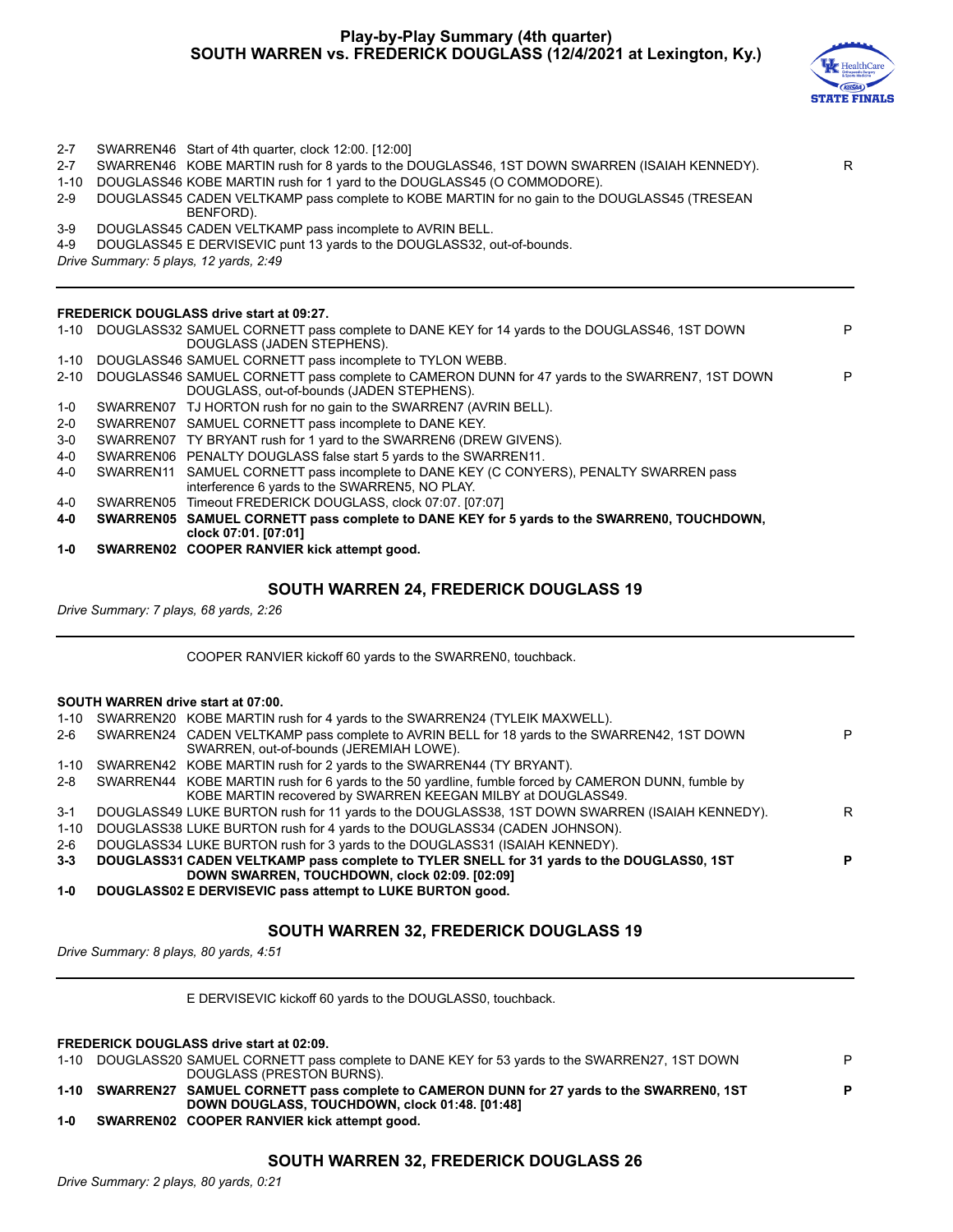COOPER RANVIER kickoff 13 yards to the SWARREN47, on-side kick, recovered by SWARREN DREW GIVENS on SWARREN48.

**R**

P

#### **SOUTH WARREN drive start at 01:46.**

- 1-10 SWARREN48 LUKE BURTON rush for 19 yards to the DOUGLASS33, 1ST DOWN SWARREN (TY BRYANT). R
- 1-10 DOUGLASS33 LUKE BURTON rush for 2 yards to the DOUGLASS31 (TY BRYANT;O COMMODORE).
- 2-8 DOUGLASS31 Timeout FREDERICK DOUGLASS, clock 01:03. [01:03]
- 2-8 DOUGLASS31 LUKE BURTON rush for 3 yards to the DOUGLASS28 (CADEN JOHNSON).
- 3-5 DOUGLASS28 Timeout FREDERICK DOUGLASS, clock 00:58. [00:58]
- 3-5 DOUGLASS28 CADEN VELTKAMP rush for 4 yards to the DOUGLASS24 (O COMMODORE).
- 4-1 DOUGLASS24 Timeout SOUTH WARREN, clock 00:26. [00:26]
- **4-1 DOUGLASS24 LUKE BURTON rush for 24 yards to the DOUGLASS0, 1ST DOWN SWARREN, TOUCHDOWN, clock 00:20. [00:20]**
- 1-0 DOUGLASS02 E DERVISEVIC kick attempt failed.

#### **SOUTH WARREN 38, FREDERICK DOUGLASS 26**

*Drive Summary: 5 plays, 52 yards, 1:26*

E DERVISEVIC kickoff 36 yards to the DOUGLASS24, TJ HORTON return 15 yards to the DOUGLASS39 (LUKE BURTON).

#### **FREDERICK DOUGLASS drive start at 00:10.**

1-10 DOUGLASS39 SAMUEL CORNETT pass complete to TYLON WEBB for 23 yards to the SWARREN38, 1ST DOWN DOUGLASS (C CONYERS).

- 1-10 SWARREN38 TEAM pass incomplete.
- 2-10 SWARREN38 SAMUEL CORNETT pass intercepted by AVRIN BELL at the SWARREN16, AVRIN BELL return 0 yards to the SWARREN16.

*Drive Summary: 3 plays, 23 yards, 0:10*

#### **SOUTH WARREN drive start at 00:00.**

1-10 SWARREN16 End of game, clock 00:00. [00:00] *Drive Summary: 0 plays, 0 yards, 0:00*

## **FINAL SCORE - : SOUTH WARREN 38, FREDERICK DOUGLASS 26**

|                           |                      | Time 1st Downs Conversions |  |  |                          |       |         |              |           |
|---------------------------|----------------------|----------------------------|--|--|--------------------------|-------|---------|--------------|-----------|
| <b>Quarter Summary</b>    |                      |                            |  |  | Score Poss R P X T 3rd   | 4th   | Rushing | Passing      | Penalties |
| SOUTH WARREN              |                      |                            |  |  | 14 08:53 4 2 0 6 2-4 1-1 |       | 13-92   | 3-4-0-49     | 1-6       |
| <b>FREDERICK DOUGLASS</b> | 14 03:07 0 5 0 5 0-1 |                            |  |  |                          | $1-1$ | - 2-1   | . 6-10-1-169 | $1 - 5$   |